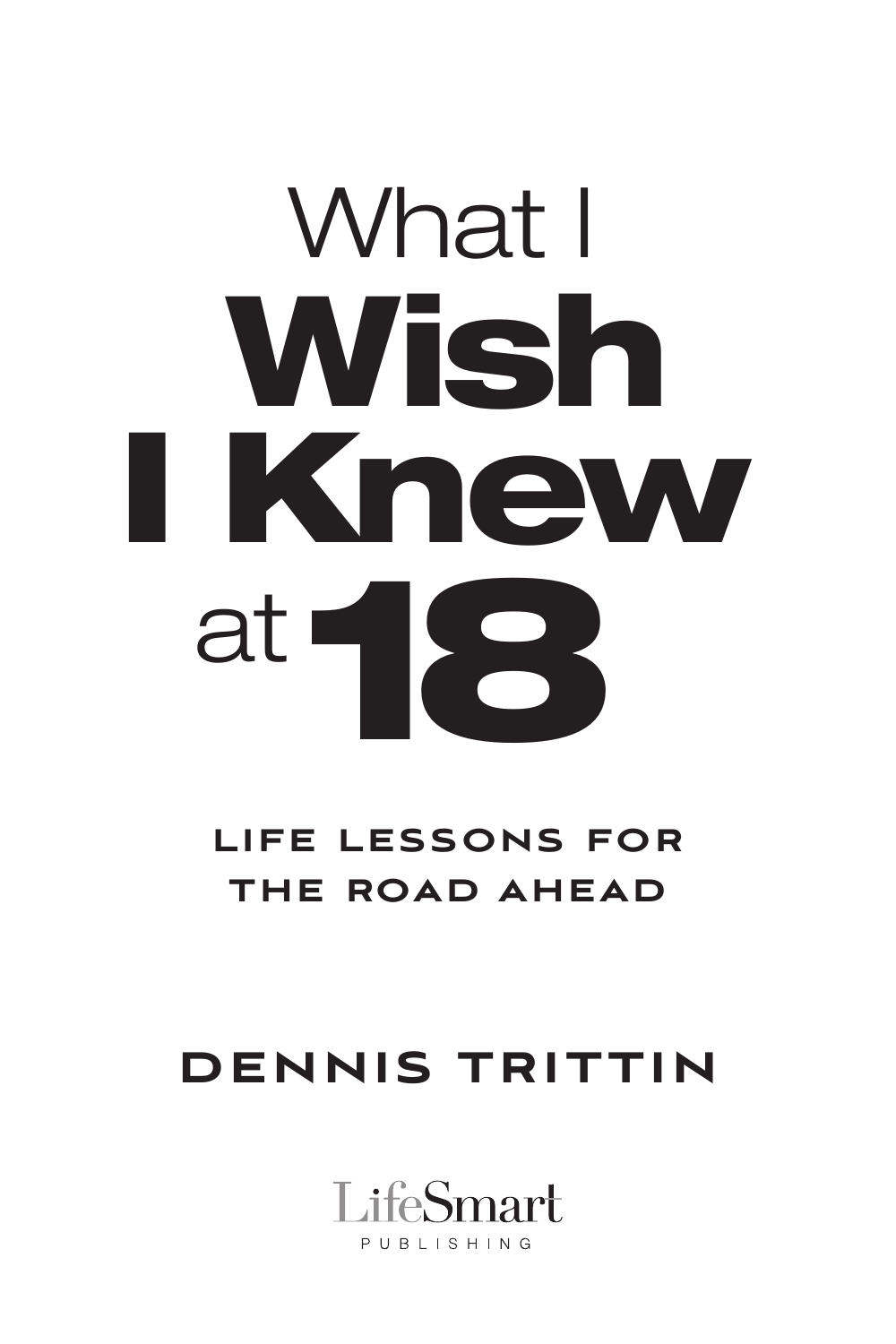If at age 18 most of us had read and understood the message in this book, we would have grown up to be more productive, more supportive of others, and yielded a much more positive impact on mankind.

> **George Russell,** *Chairman Emeritus, Russell Investments*

Read this book and share it with high school kids and their parents. It's fast to the point and full of practical life wisdom young people want, but often don't get.

**Jeff Kemp**

*former Seattle Seahawk, Founder and Chief Advocate, Stronger Families*

Dennis has hit the mark, addressing topics that are relevant to young people today with the practical wisdom that comes from a lifetime of experience. The easy, conversational style of the book feels like you are talking with your dad over a cup of coffee. Well done!

> **Joseph Helms** *Managing Director, Ronald Blue & Co.*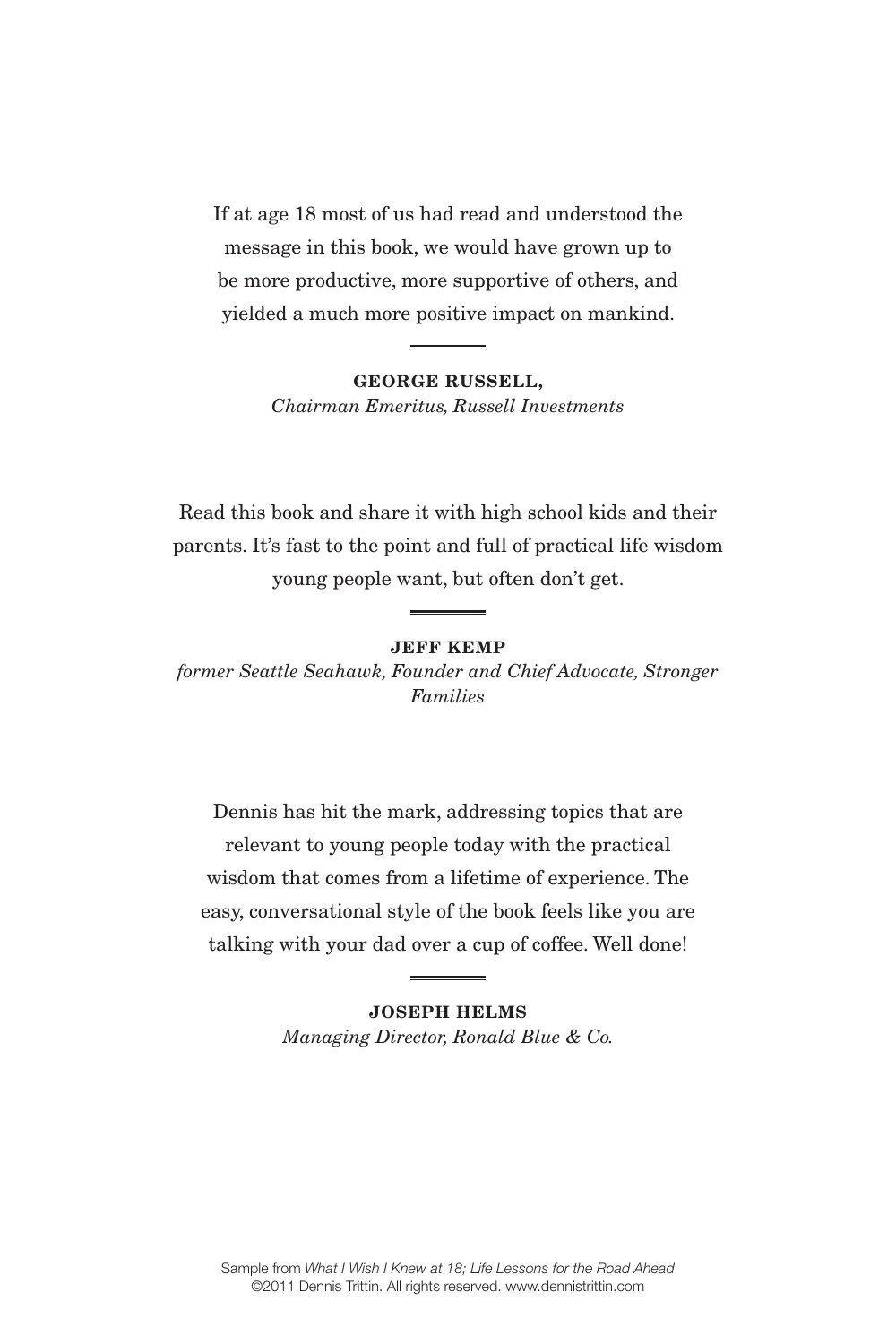In *What I Wish I Knew at 18*, Dennis Trittin discusses the vital issues facing young people as they move into adulthood. In a relaxed and conversational manner, he presents wise advice and challenges us to reflect on and redirect our life through better choices. While this book will resonate with young adults, parents, school counselors, and youth group leaders will also find the book thought provoking and engaging. I have been inspired and given practical recommendations on how to be a better parent to my high school and college age children and a better manager at work. Thank you!!!

#### **Tom Kamp***,*

*husband and father, President, Chief Investment Officer, Cornerstone Capital Mananagement, Inc.*

Wow! Den has done a great job compiling and presenting those 100 success principles. I certainly wish I had known all these pearls of wisdom when I was 18, and when we were raising our four boys. Even at 50+ years old there are many useful reminders. It seems that too often in today's society the important things in life are overshadowed by the urgency of life. I appreciate Den's passion and effort to help provide a roadmap (or coach's guide) for life's journey toward becoming the masterpiece we are designed to be, especially the emphasis on character as the "center of your canvas."

> **Gregory Rurik, M.D.***, Pediatrics*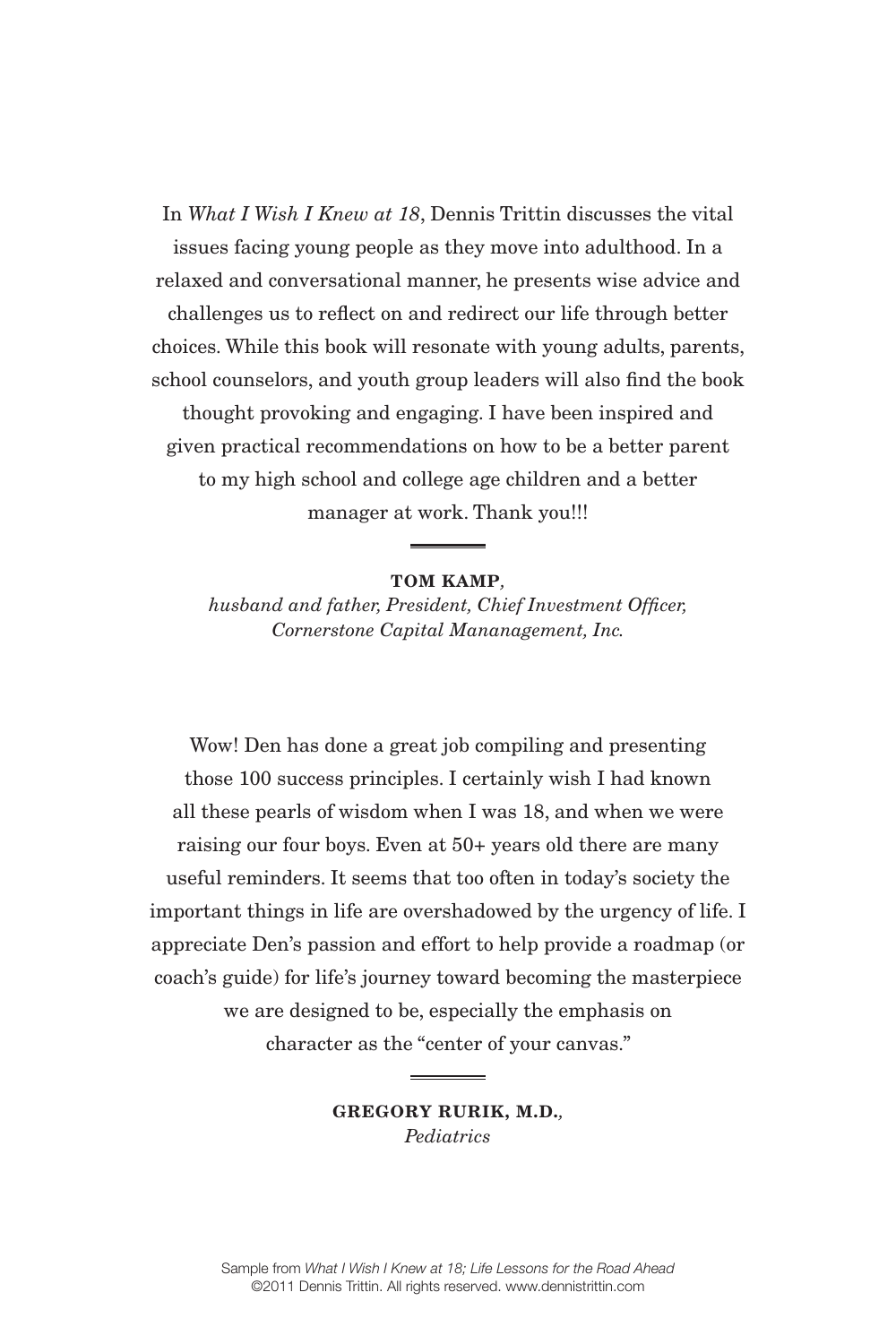This book is outstanding; I only wish I had had it 25 years ago, when I was getting started in the business world. I am sure it would have saved me a few "field trips" down wrong roads!

> **Andrew Wyatt,** *CEO, Cornerstone Capital Management, Inc.*

I love this book! It is well written, challenging, hits the issue on the head, and includes references to faith. WOW.

Truly, what a treasure!

**Debbie Schindler***, Superintendent of South Sound Christian Schools*

What a great tool! Den has captured the necessary ingredients that every person needs to be successful in life. A concise, complete, easy, and fun read!

> **Rev. Tim Cedarland***, Senior Pastor of Community Bible Fellowship*

For pointers on leading a successful and fulfilling life, I highly recommend Dennis' book to both young adults and parents. In this fast-changing world where communication is by text messaging, parents and mentors will find this book particularly helpful in communicating life lessons, which will contribute to their being heroes to the young adults they may influence.

> **Ron Canakaris***, Chairman & CIO, Montag & Caldwell, LLC*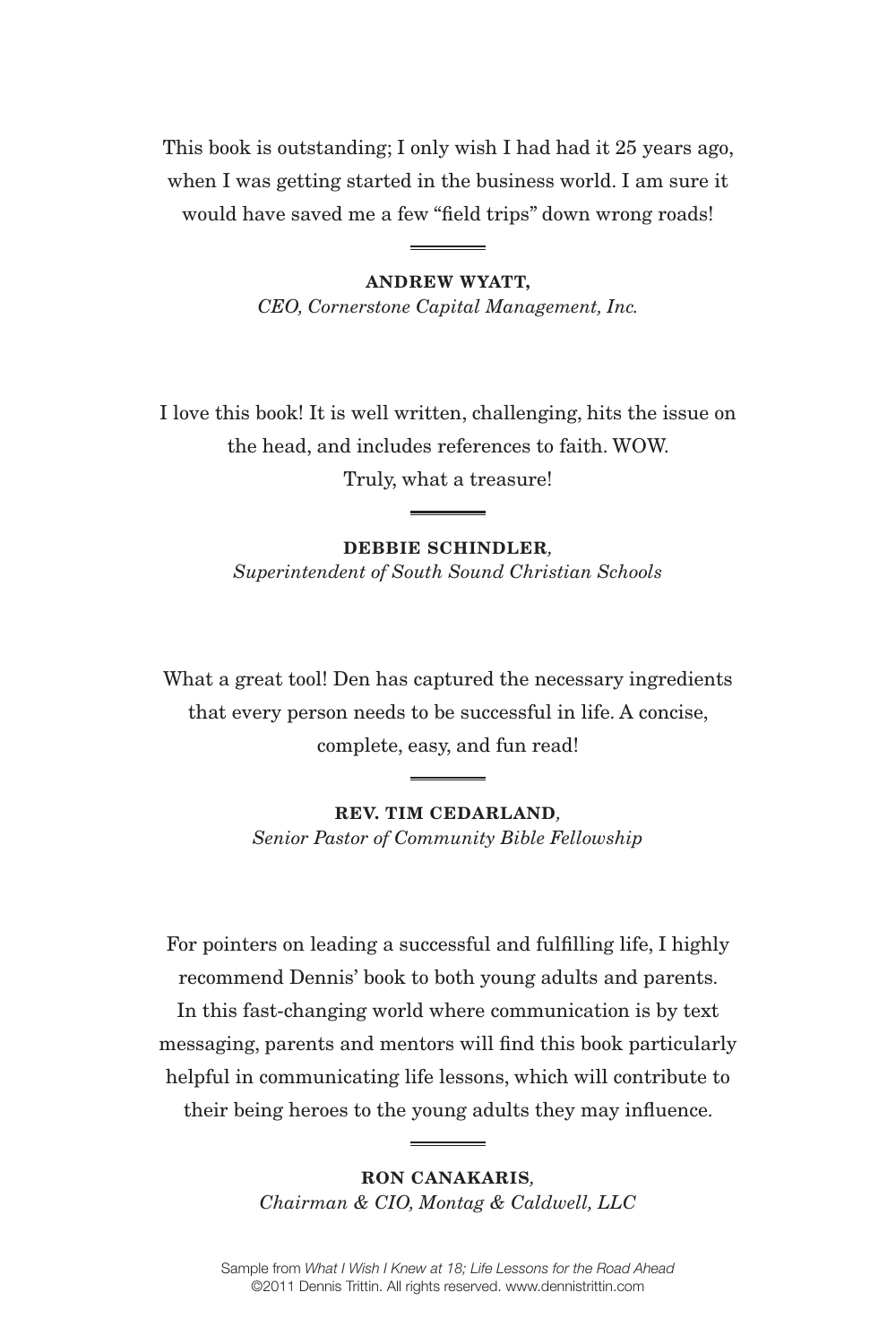## Life Perspective

*Make each day your masterpiece.* JOHN WOODEN

**Have you ever noticed how different people have markdedly** different outlooks on life? Some are incredibly focused, goal oriented, and motivated about their life mission while others take things more casually. Some see a glass as half full while others see the same glass as half empty. Some people are adventurous by nature and willing to take risks while others are gun-shy due to fear of failure. Some center their lives around serving others while others focus on themselves. Some choose to be experts in a particular area while others chart a more diverse and varied course. Some approach change as an opportunity while others react apprehensively and fearfully.

Your philosophical approach to life will have a major impact on who you become. It will guide your interests and pursuits, the diversity and richness of your experiences, how you define success, and, ultimately, the legacy you will leave. As if that's not enough, your life perspective also impacts your disposition and outlook on life. While genetics played a role in forming your life perspective, much of it is a personal choice that can be refined along the way.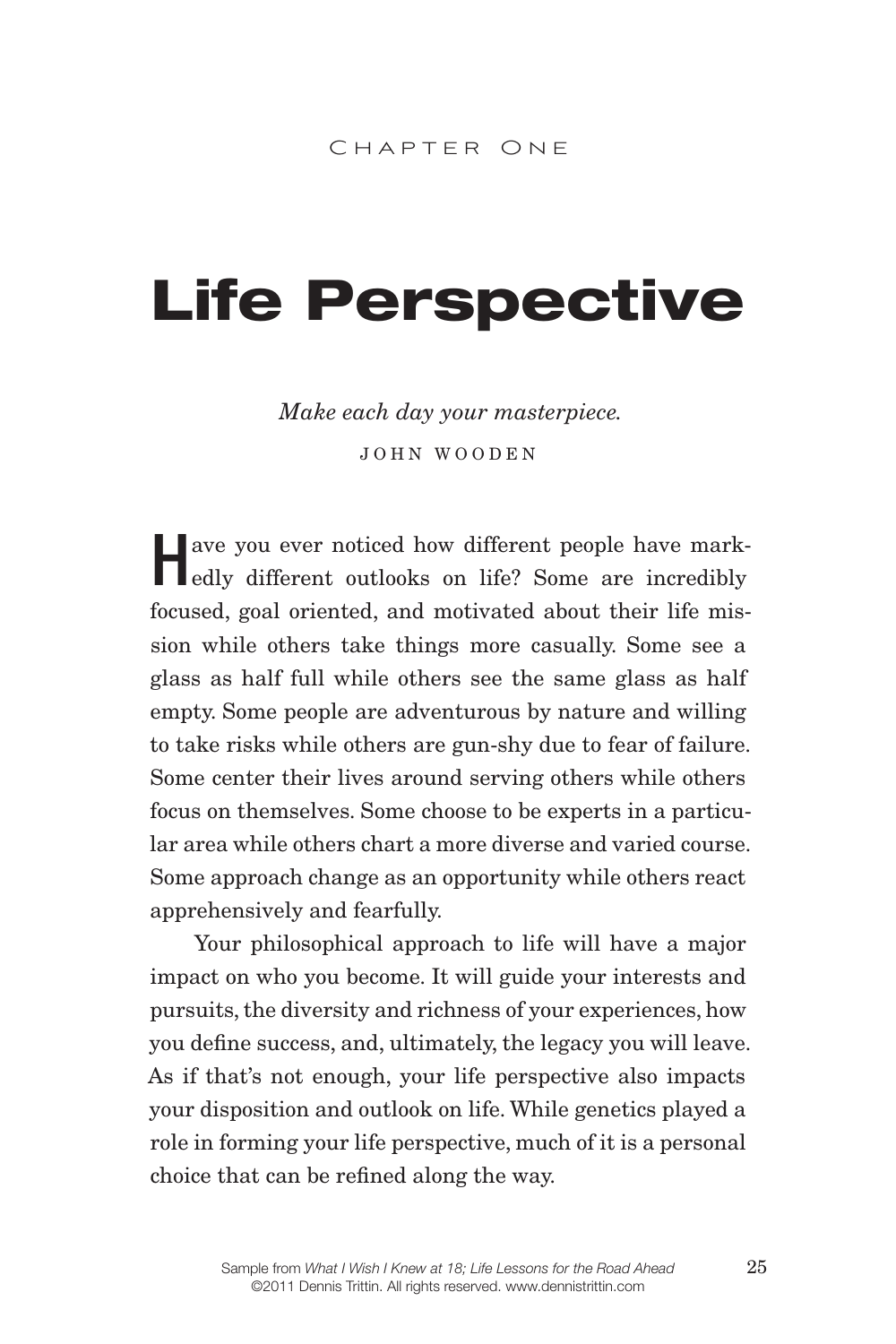This chapter focuses on your all-important life perspective. Because so much flows from your philosophical approach to life, it makes sense to begin your success journey here. I encourage you to take a deeply reflective approach to this chapter, considering both yourself and those you admire most. If you apply the following success pointers in your life, your odds of creating a masterpiece will rise exponentially!

#### Discover your purpose and inspiration

#### *Great minds have purposes; others have wishes.* WASHINGTON IRVING

Find someone whose life is a masterpiece and you'll find a life guided by an inspired purpose or mission. Your life purpose, which might be revealed either sooner or later, is an incredibly powerful force that will direct your life and determine your legacy. One day you'll want to look back on your life and say, "Mission accomplished!" That's what it's all about and it begins with a defining purpose.

Life purposes are usually discovered through personal reflection or the inspirational lives of others. They can be cause-driven (e.g. curing a disease, educating disadvantaged youth, sheltering the homeless, cleaning the planet, protecting our country) or skill-driven (e.g. athletes, artists, mathematicians, designers).

I recommend that you consider both cause-driven and skill-driven purposes and especially a blend of the two. The most transforming lives are found in people who apply their God-given talents to a worthy cause.

Here are some questions to ponder when considering your life purpose: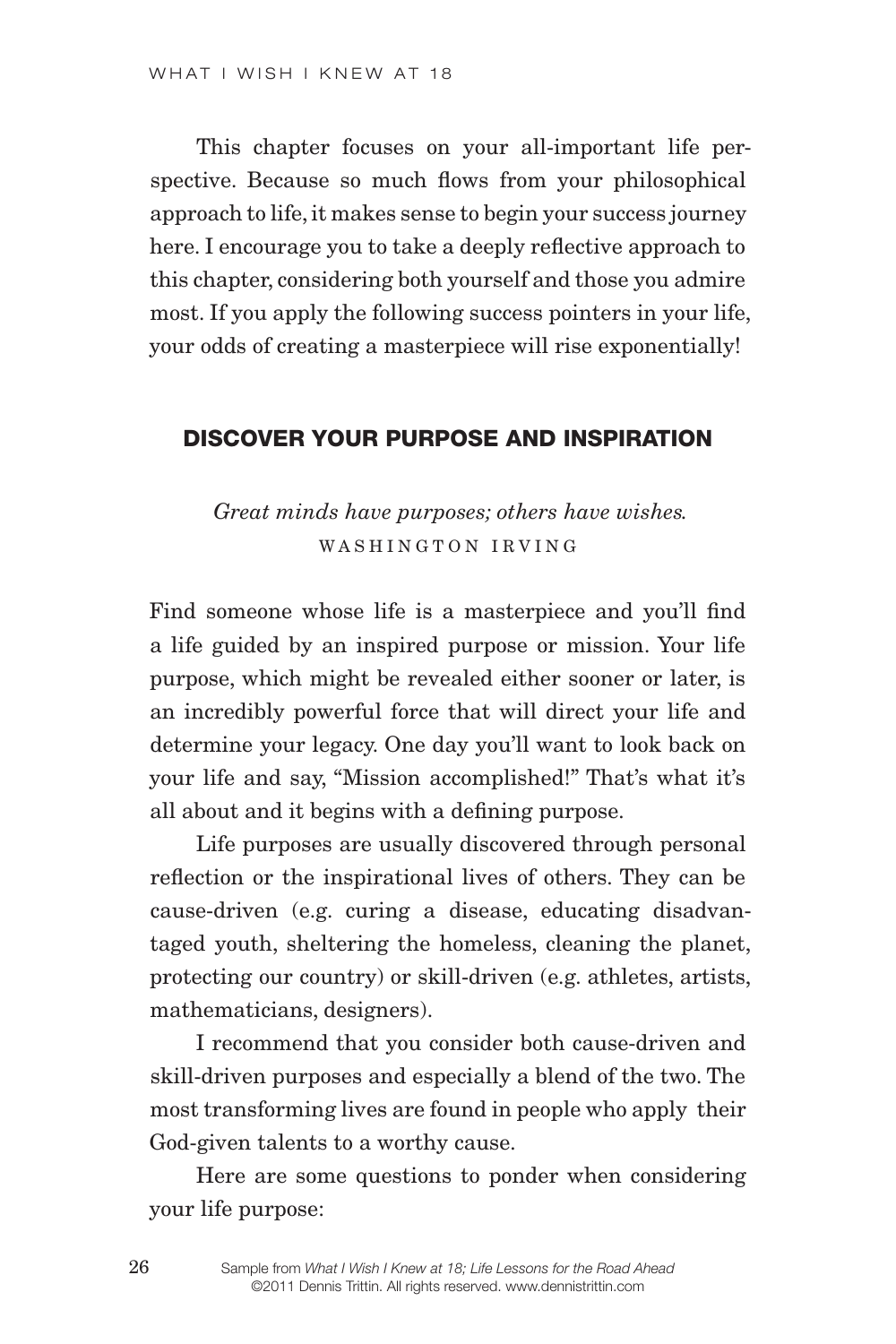- What causes (e.g. global or community needs, people, situations, organizations) am I most passionate about? What problems would I most like to solve? What needs or people tug at my heart?
- What inspires me the most?
- • What brings me the greatest joy and sense of fulfillment?
- Whose lives would I most like to emulate and why?
- What are my special gifts and talents?
- Where can my skills have the greatest potential impact?

Once you ponder these questions, see if a picture emerges about a cause that could benefit from your unique skill set and experience. Your purpose might be developing inside.

One final point deserves special mention. Chances are that your life purpose may not be revealed for many years. Or, as is often the case, it may evolve through various phases of your life. Today, your answers to the above questions may reveal a vision that's still blurry. If so, that's perfectly okay! I spent 27 years as an investment manager, having no idea that I was being prepared for a far more impacting purpose—teaching life skills, finance, and investments to both youth and adults. I encourage you to periodically reflect on the above questions, but also to be patient. Your highest purpose may not be revealed for quite a while!

**TAKE FIVE:**  $\rightarrow$  When you ponder the questions above, does a picture emerge in your mind's eye? Make a commitment to reflect on your life purpose at least annually. It's one of the surest ways to live a fulfilling and significant life.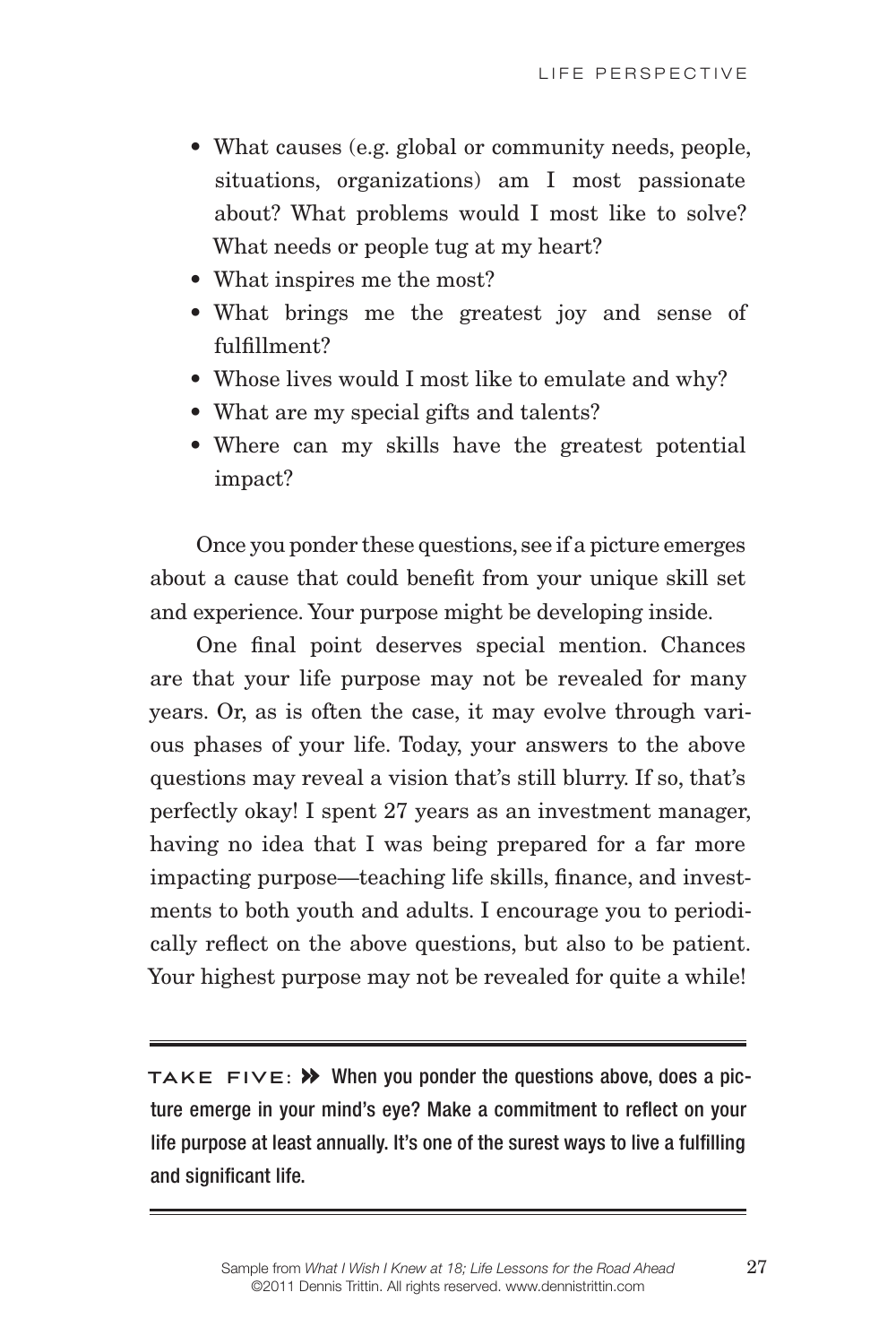#### Build a living legacy

It's unfortunate, but many people wait until their later years (if at all) to serve others and impact the world. History is filled with hermits who leave large nest eggs after their deaths, never having taken the time to give back while they were living. What a colossal waste! You can avoid that mistake by committing to making your life a *living* legacy. In this way, you'll see your impact firsthand while inspiring others in the process.

My life has been filled with wonderful experiences and close relationships with family and friends. But the times I experienced pure *joy* were when *I did something with lasting impact on others*. For me, this has involved the births of our children, coaching my daughter's elementary basketball team, guiding our son through the admissions process into the university of his dreams, retiring from my investment career to build a financial literacy program at our local school, and authoring this book.

So, I encourage you to strike while the iron is hot and build a living legacy. Don't wait to change the world!

**TAKE FIVE:**  $\rightarrow$  What are some examples in your life where you experienced pure joy and fulfillment? Or, where you had a significant impact on something or someone? What are the common elements of those experiences? Why?

#### Direct your life toward others

It is said that the first half of one's life is the "accumulation stage" and the second half is the "distribution stage." During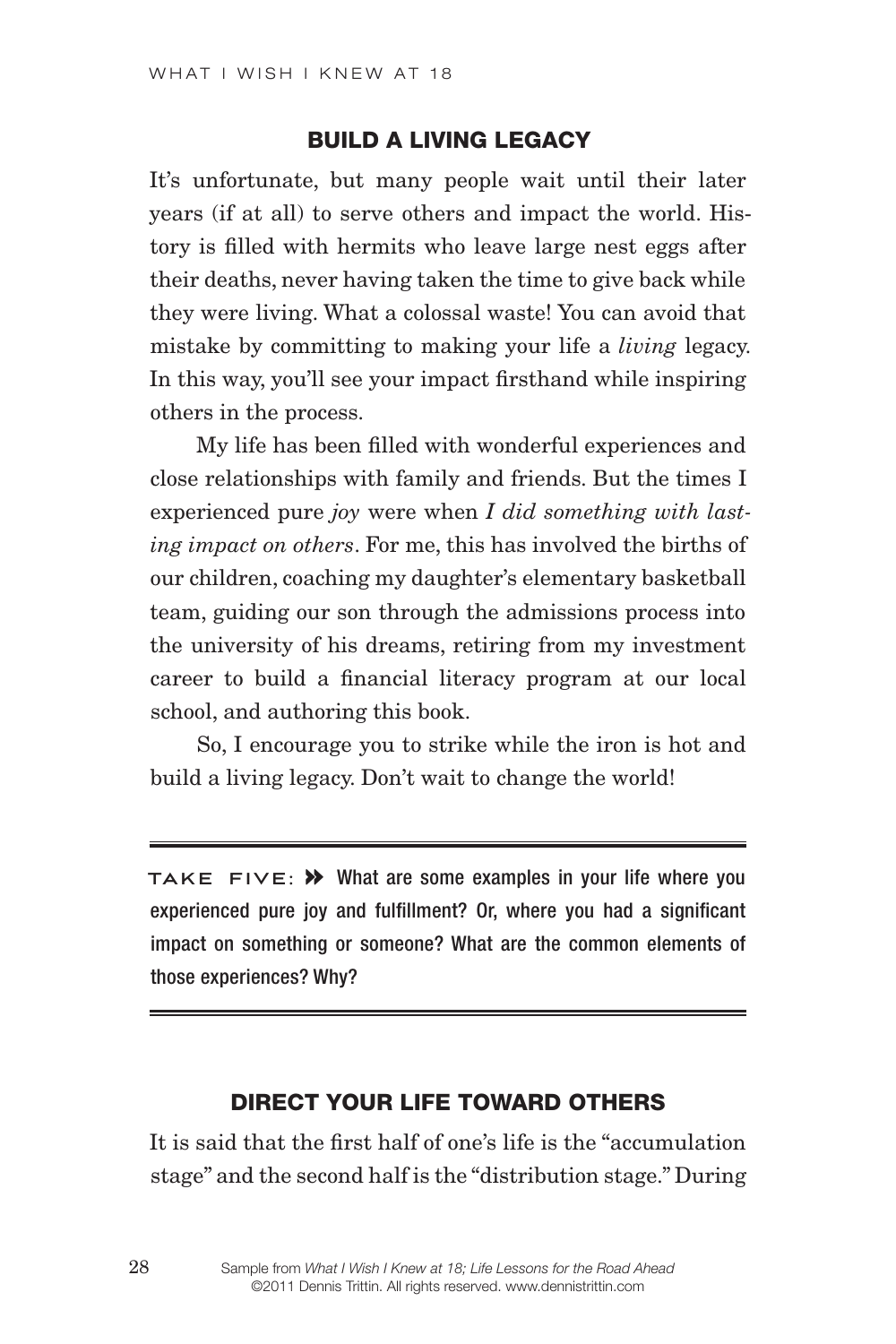the accumulation stage, you're in "gathering mode," filling your bushel basket with life's needs and wants. You build a career, buy and furnish a house, start a family, save for retirement, and buy lots of things along the way. Then, one day, usually around 50 when the kids have left the nest and you have all the toys you need, you become more motivated to give back. You discover that the joy of giving is greater than the joy of receiving, and your perspective changes dramatically. I'm a typical case—it happened to me around 49! That's when my life focus shifted to serving at Lighthouse Christian School.

Did you notice how the first half of life is skewed toward self and family? And, in the second half how the focus shifts toward others? Had I known this earlier, I would have sought more balance in my accumulation stage and started my distribution stage sooner. The joy and satisfaction that comes from giving our time, talent, and treasure so outweighs the fun of accumulating that I regret not starting this process earlier. By shifting your focus toward others, you'll receive far more in return than you give. Your life will have more balance, your spirit will soar, you'll make new friends, and you'll maximize the impact of your life. Oh, and you'll also make the world a better place in the meantime. What's not to love about that?

**TAKE FIVE:** >> Be honest with yourself. Where are you centering your life? How differently do you feel when you give versus when you receive? Which will have more lasting impact?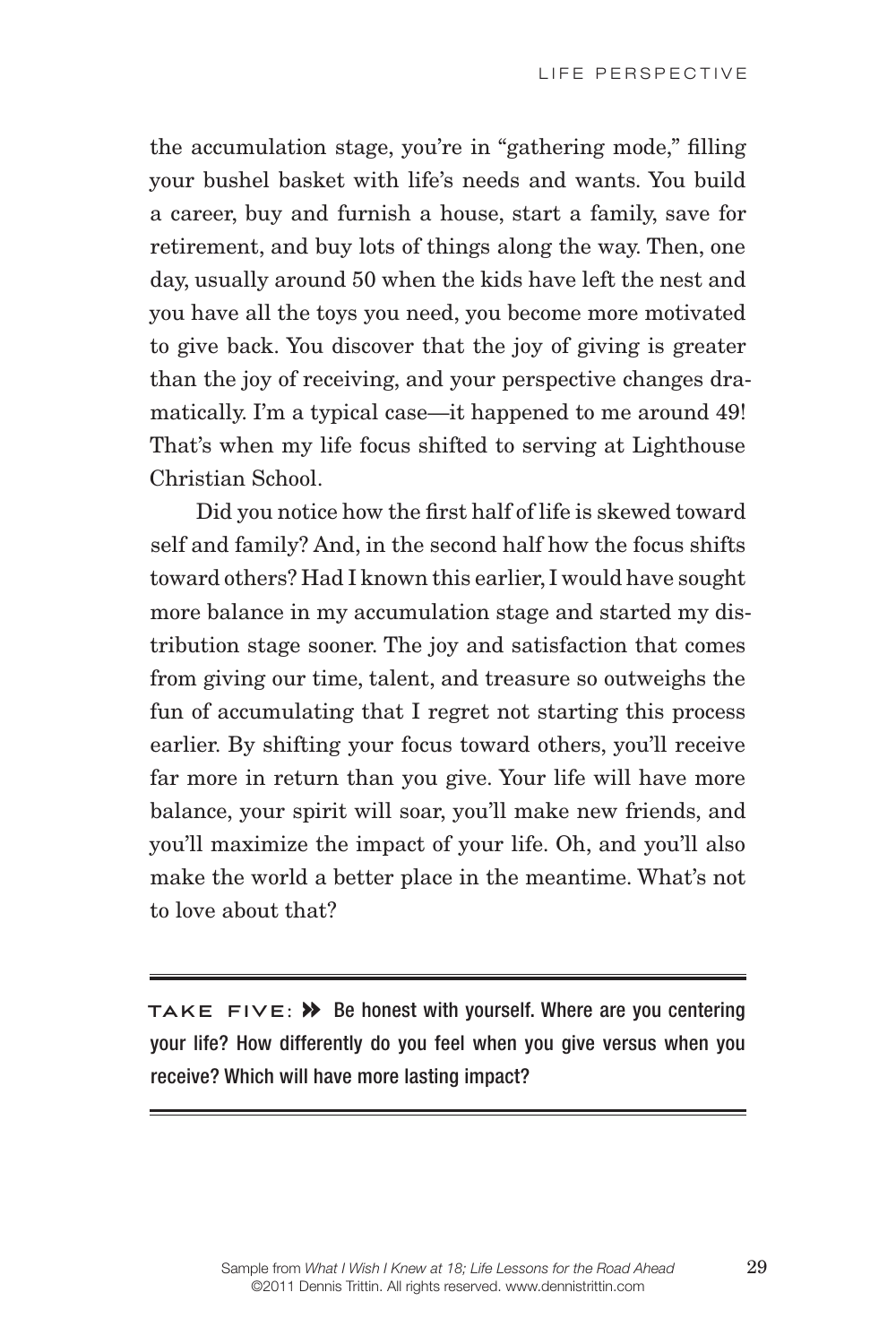#### Live life without regrets

Looking back on your life so far, do you have any regrets? Are there things you did and wish you hadn't? Any relationships that are strained? Although these are some of life's most important questions, too many wait until the end to ask them—and by then, it's too late. It's convenient for us to bury our disappointments and regrets, but eventually they'll come home to roost. It's only a matter of time.

Even if your life becomes a masterpiece, you'll inevitably have some regrets. We all do. However, if you periodically ask yourself the regret question (and then actually do something about it!), you'll become that much more content with your life.

When it comes to considering life regrets, there is wisdom to be gained from our senior citizens who are in a naturally more reflective stage of life. If you ask them about their life regrets, you'll likely hear the following:

- 1. I didn't spend enough time with my loved ones.
- 2. I didn't tell my family and friends that I loved them often enough.
- 3. I was too stubborn or proud to admit my mistakes and apologize.
- 4. I chose bitterness over reconciliation.
- 5. I allowed my life to be consumed by work.
- 6. I was too hesitant to take risks and try new things.
- 7. I wasted too much time.
- 8. I didn't appreciate the little things in life.
- 9. I valued things over relationships.
- 10. I worried too much.

Do any of these apply to you? Be honest! Although regrets run the gamut, did you notice that most involve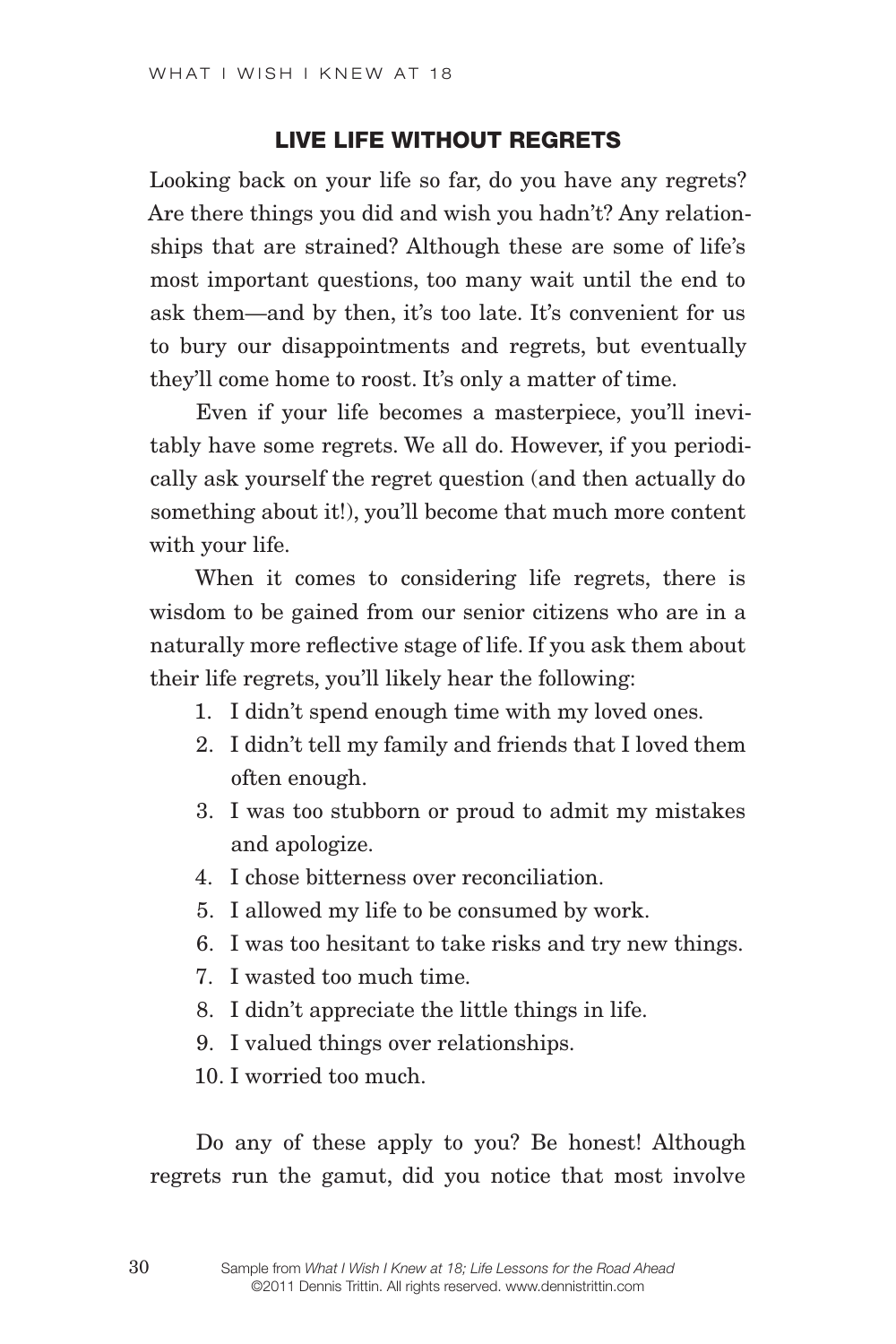relationships and priorities? This is why it's so important that your life is balanced and your priorities are right.

So, how does one live a life with few regrets? The answer is to periodically take a "regret check" and then do something about it, as difficult as it may be. This discipline will help you make those needed midcourse corrections and "relationship repairs" along the way. Be forewarned, though: it's not easy, and it takes a strong dose of courage, humility, and determination.

**TAKE FIVE:**  $\rightarrow$  Do you have any regrets at this point? What, if anything, can you do about them? What are you waiting for?

#### Don't define success by riches

*A good name is more desirable than great riches; to be esteemed is better than silver or gold.* PROVERBS 22:1

Have you ever thought about what "success" means to you? How will you know whether you've achieved it in your lifetime? These are incredibly important life questions for you to consider. After all, if you don't know where you're going, you'll never reach your full potential.

One need only look at bookshelves, the entertainment industry, the infomercials, and all the free financial seminars to see that our culture defines success in terms of wealth, possessions, and power. We're bombarded by "get rich quick" schemes and star glamour. Forget the fact that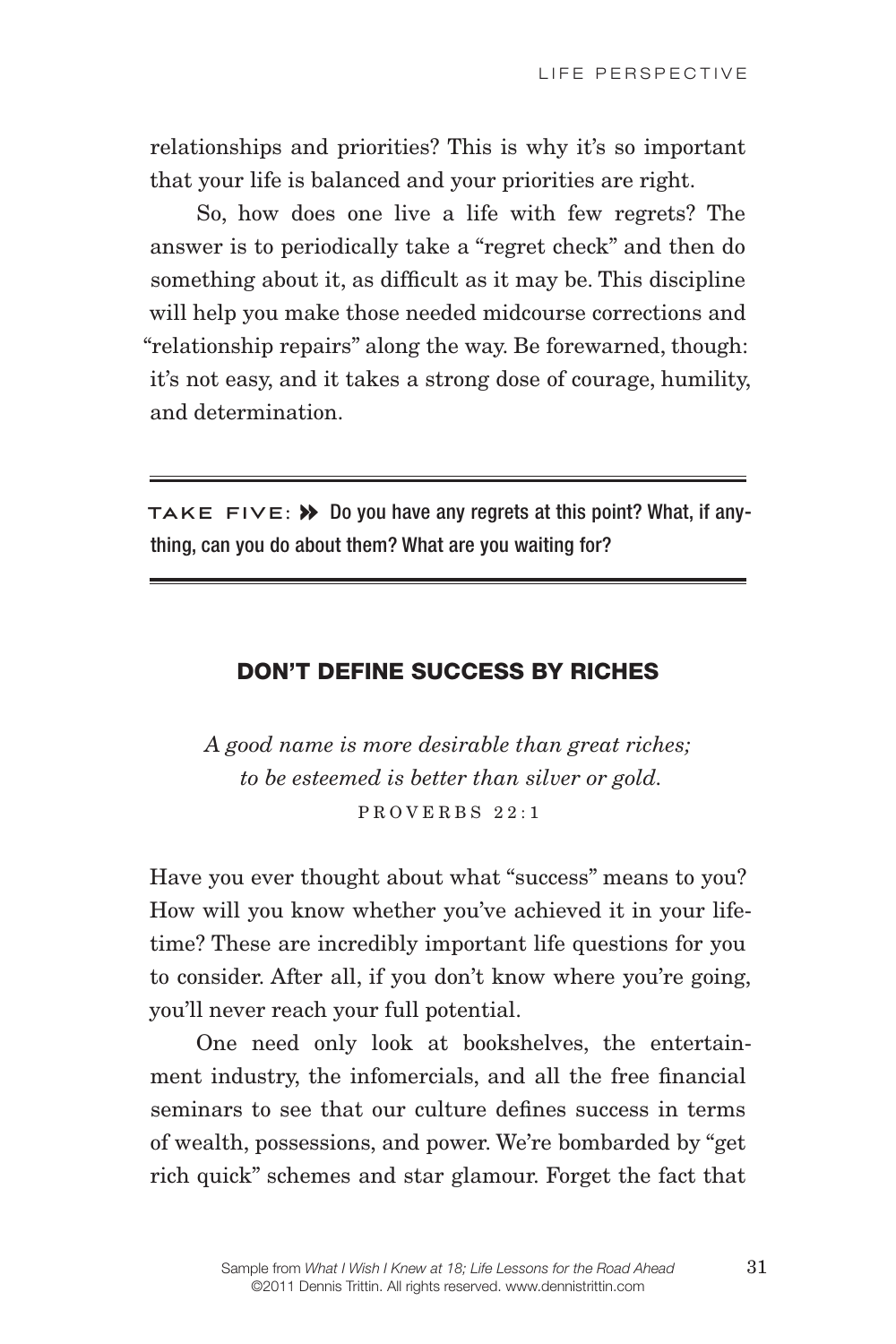some of history's most miserable people have amassed great fortunes; wealth is easily the most common barometer of success. But, for your own good, don't you buy it for a minute. Money does not buy happiness.

One day, you'll buy your first new car. The look, smell, and feel are so exciting at first. Then, a few months later after the novelty has worn off and the smell has faded, you don't feel the same "rush." It's just the way it is—and not only with cars. The fact is, when people define their success in monetary terms, they're rarely ever content. Worse yet, it can lead to financial ruin and corrupted values.

I wish everyone who defines success by riches could appreciate the following quote by Bessie Stanley in the *Lincoln Sentinel* on November 30, 1905:

*He has achieved success who has lived well, laughed often and loved much; who has gained the respect of intelligent men and the love of little children; who has filled his niche and accomplished his task; who has left the world better than he found it, whether by an improved poppy, a perfect poem, or a rescued soul; who has never lacked appreciation of earth's beauty or failed to express it; who has always looked for the best in others and given them the best he had; whose life was an inspiration; whose memory a benediction.* 

What a beautiful and timeless definition of success and a challenge to us all! The fact is, you are in control of how you define success. Rather than basing it on monetary wealth, consider a more comprehensive definition that would include Bessie's ideals as well as the following—how you applied your gifts to the betterment of others, the quality of your relationships with others, the strength of your character,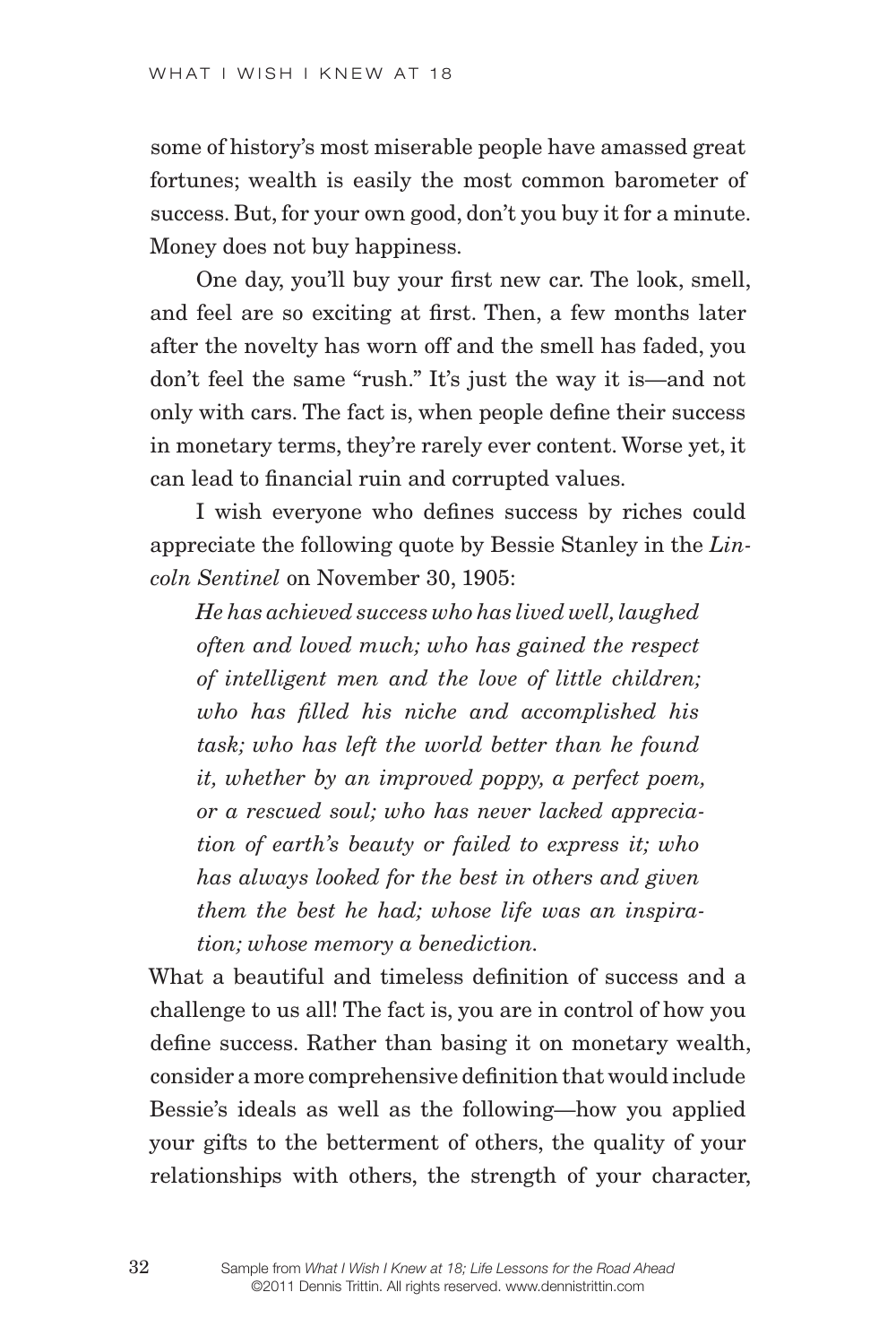and how well you fulfilled your role as spouse and parent. If you focus on elements such as these, rather than on wealth, power, and possessions, you'll be much more likely to create a true life masterpiece.

**TAKE FIVE:** >> Whom do you consider to be the most successful people and why? Looking ahead, how will you define success in your life?

#### Diversify your life

Are you someone who focuses your life in just a few areas? Or, are your interests varied and your experiences diverse? I've often wondered how people with narrow interests deal with life after they've lost their special edge or when their interests diminish. It can't be easy.

One way to gauge this is to take a "personal diversity survey." Think of the following important areas of your life:

- 1. Relationships—family and friends
- 2. Marriage and parenting (down the road)
- 3. Career (or, in the meantime, school)
- 4. Spiritual life
- 5. Entertainment
- 6. Learning
- 7. Physical activity
- 8. Travel and leisure
- 9. Arts and nature
- 10. Hobbies
- 11. Community service/volunteerism
- 12. Down time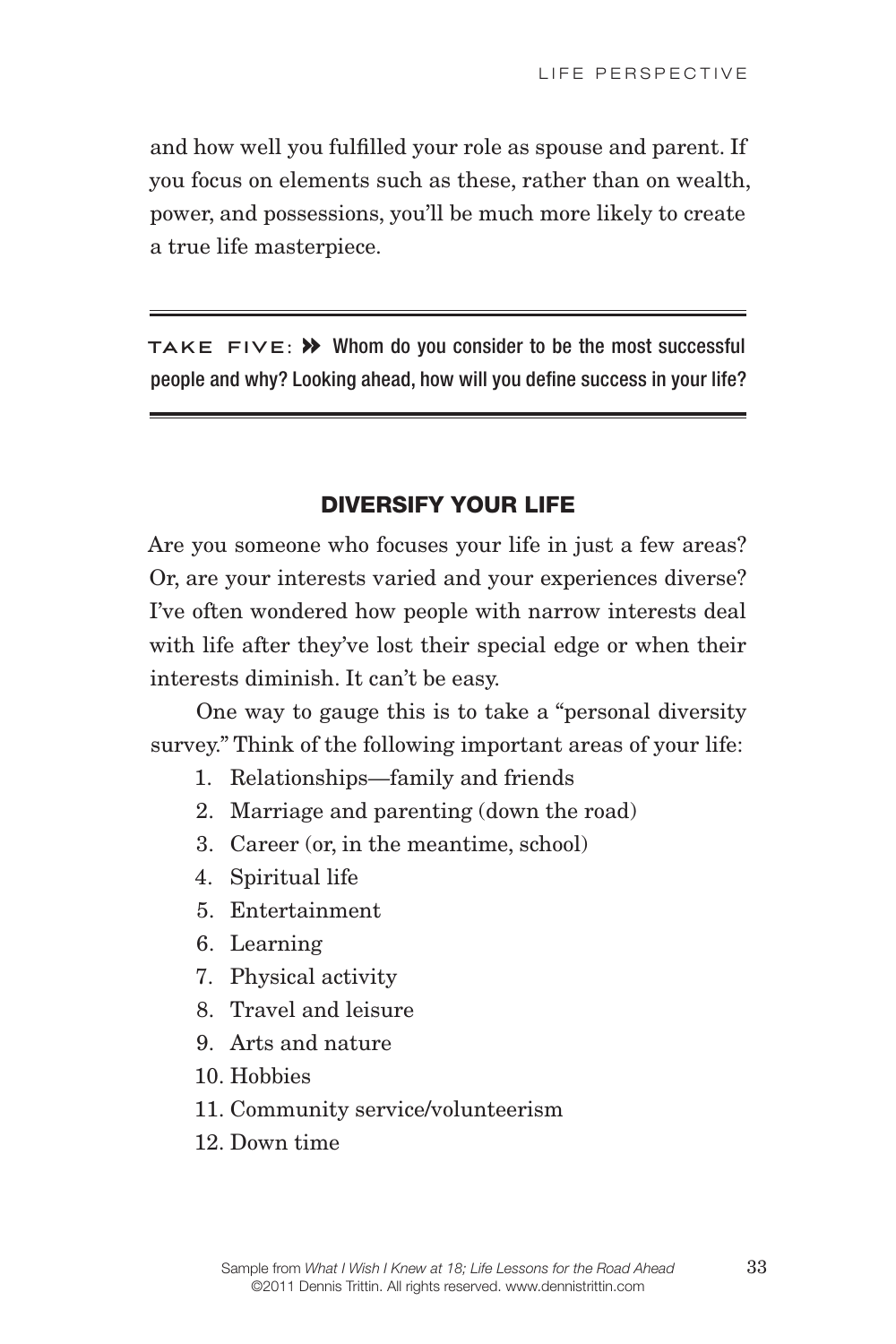Now, consider how you're allocating your time to these areas. Is it spread out or concentrated in only a few areas? While each person is different, variety will diversify who you are and enrich your life.

**TAKE FIVE:**  $\rightarrow$  How varied are your interests and how balanced is your life? Reflect on the above list and identify potential areas in which you are "under-spending" in your life. Is it time to spread things around a little?

#### Don't allow work to consume your life

There was a time when our economy was driven by manufacturing. In fact, my father and most of my family worked in paper mills. While he worked very hard and his hours shifted from week to week, when his work was done, it was done. He was able to devote his free time to family and interests by not taking his work home with him.

Today's workplace is completely different. We are now a service economy in the information age, as much of our manufacturing has shifted overseas where labor costs are lower. Consequently, our work life today is much more knowledge-based and open-ended. While this makes for a more exciting work environment, it does have its downside. We take our work home with us, and, if we're not careful, it can easily consume our free time.

This is an especially common issue when we're in the early to middle stages of our careers. It certainly was with me. Unfortunately, it often coincides with when we get married and start a family. Right when we're needed most as spouse and parent, we allow our careers to take precedence.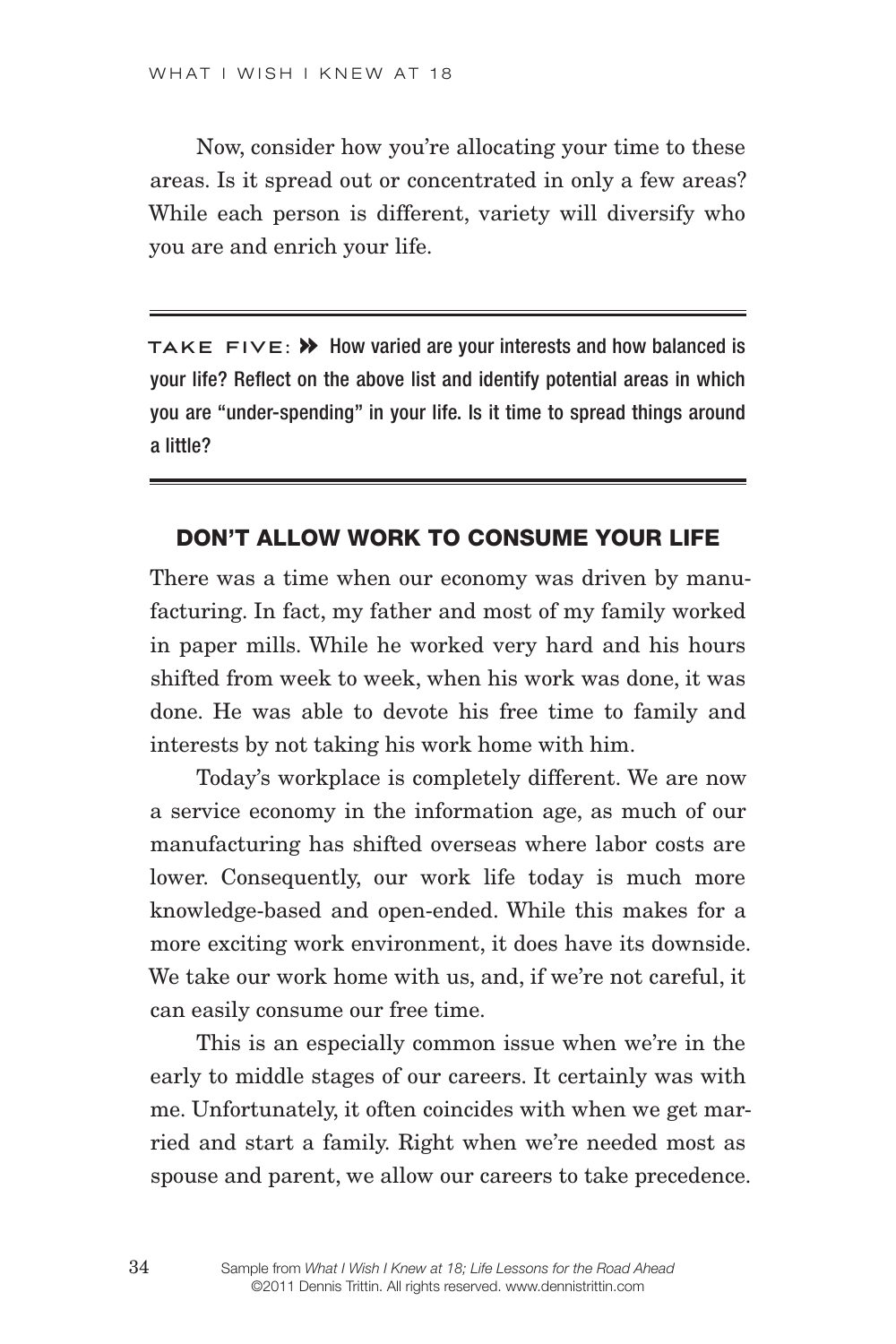This conflict is one of the main reasons for the breakdown of marriages today, and the results are devastating to families.

Don't get me wrong. Your career will be a key component of your life. However, more than any other aspect of your life, it has the greatest risk of taking over if you're not careful. The consequences to relationships can be devastating. Always remember to stay balanced and invested in other areas of your life as well. Refer regularly to the previously mentioned list in the "diversify your life" success pointer to see how you're doing.

**TAKE FIVE:**  $\triangleright$  Take this moment to commit to living a balanced life that will not be consumed by your career. I guarantee your relationships will be at stake if you don't.

#### Plan, practice, and persevere to succeed

Have you noticed that life comes more easily to some than to others? We all know of brilliant, straight-A students who barely even study. The other 99% of us mere mortals have to earn it the hard way! It would be easy to conclude that most successful people get there from raw talent and brilliance, but I don't believe this is the case at all.

I can't think of a better illustration of this than the 1980 U.S. Olympic hockey team. For years, our American hockey teams seemed destined for mediocrity, and that year the prospects were bleak once again. The superlative team from the Soviet Union was the odds-on favorite for the gold medal. The U.S. wasn't even in the conversation. Or, so the experts thought.

In what is widely considered the greatest sporting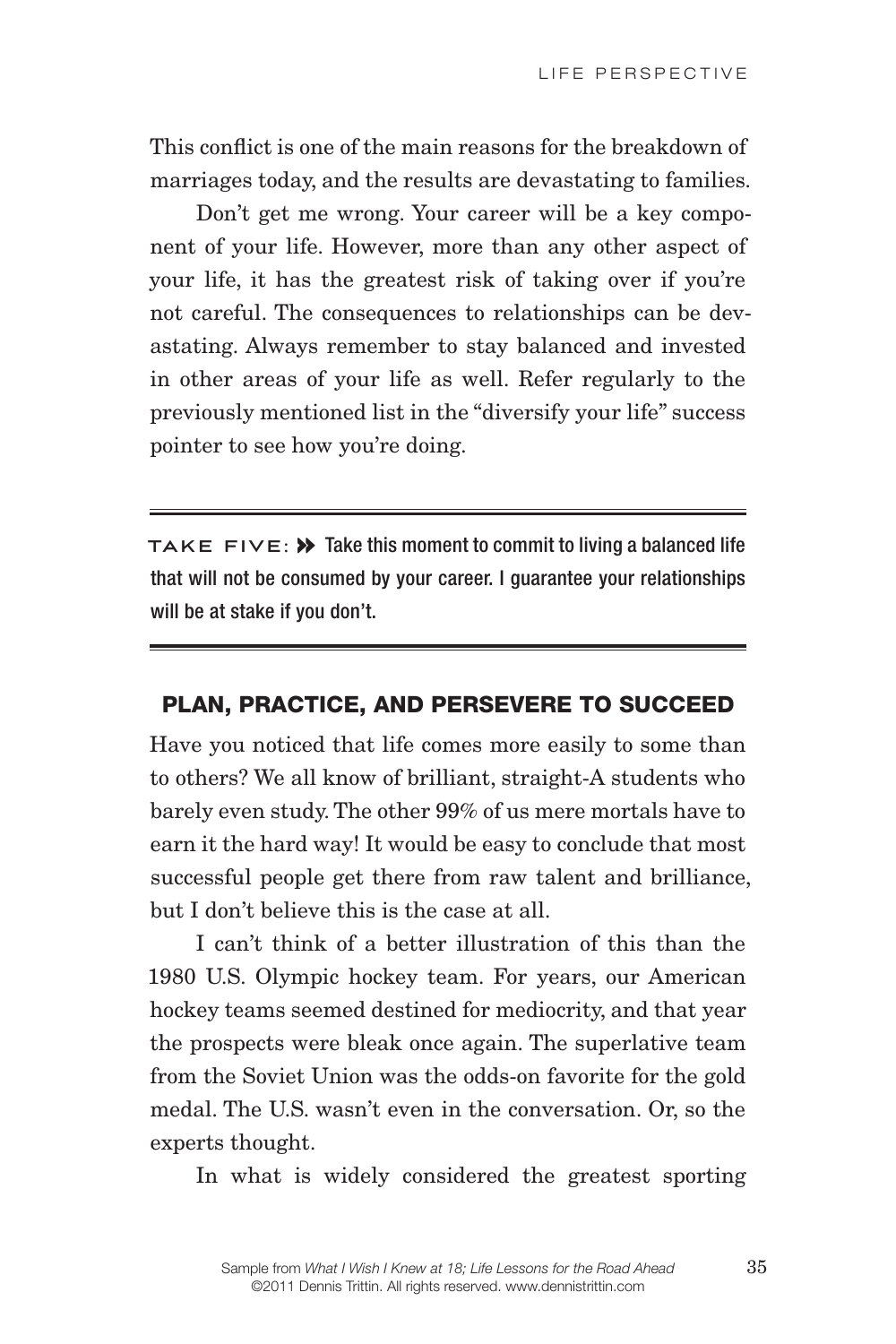upset in history, the U.S. team of collegiate athletes, gathered randomly from around the nation under the leadership of Coach Herb Brooks, had a different idea. Coach Brooks was brought in to inject a new, competitive team spirit—and to win. Accurately captured in the 2004 film, *Miracle*, the coach placed a singular emphasis on winning, despite the odds and to the utter skepticism of the experts.

Coach Brooks instilled a *brutal* training regimen and developed a strategy to win. He demanded everyone's best and those who fell short received his wrath. Yet, in time, the players grew to respect the coach. They saw that he was giving it his all—for their sake and that of their country.

Despite all of this preparation, the prospects didn't look good. They were dominated and humiliated by the Soviet team in an exhibition game by a score of 10-3. But that didn't deter Coach Brooks. He remained determined to bring out the best in his team and there was still time. Not much, but some.

Once the games began, there was a ray of hope. The U.S. tied Sweden, upset perennially strong Czechoslovakia, and proceeded to defeat Norway, Romania, and West Germany. They made the medal round, completely defying the experts. There was just one problem. The next stop was the Soviet team, and the players vividly recalled their shellacking by this intimidating team. Nonetheless, Coach Brooks was relentless with his team, challenging them to do their best when it counted.

You really need to see this film if you haven't. Suffice it to say, the U.S. scored the upset of the ages, defeating the Soviets 4-3 in a barnburner. As one of the millions of Americans who watched it live, I can honestly say that the last ten minutes of the game were the slowest 600 seconds in all of eternity!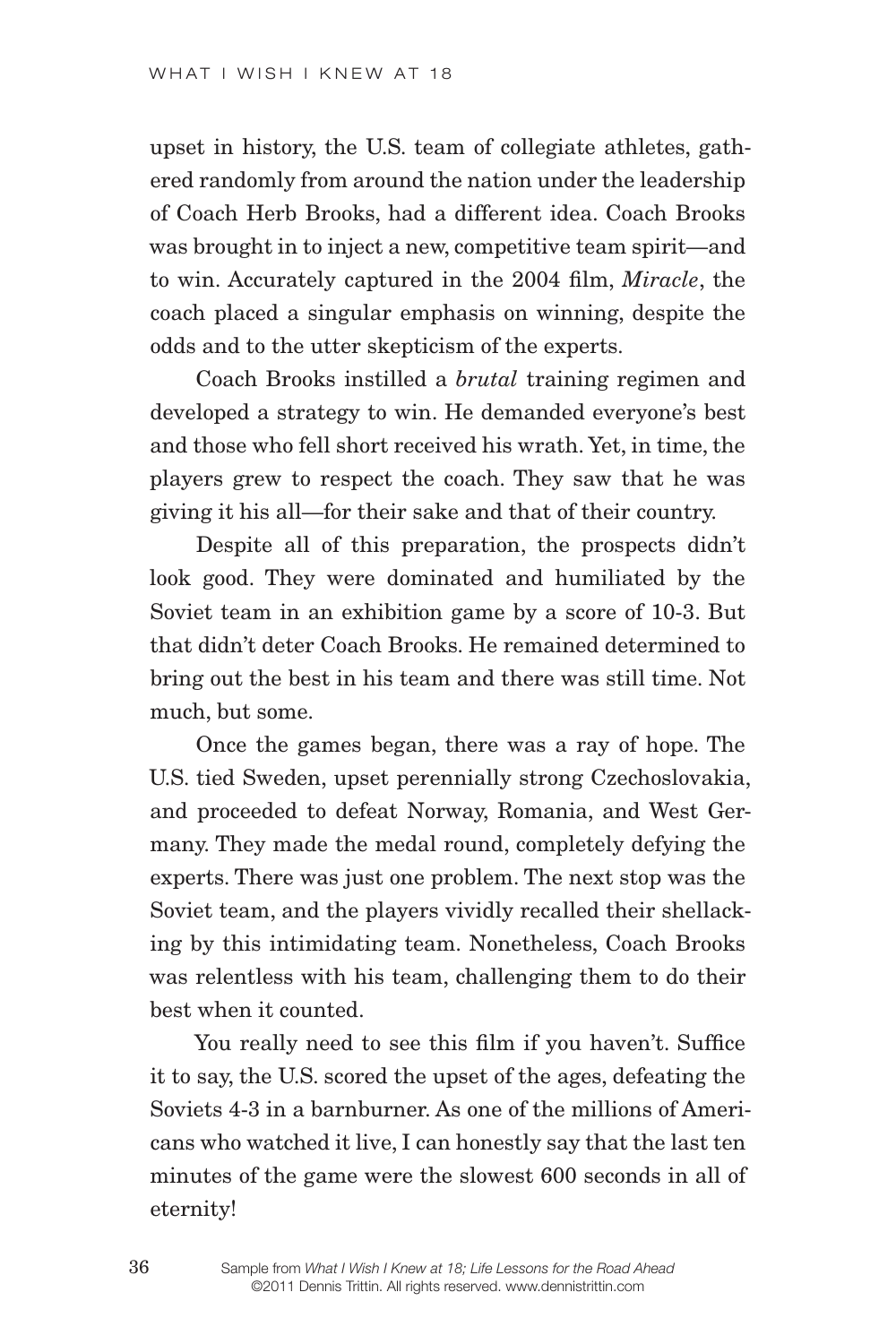The U.S. team was completely outmatched on paper. Yet, due to their planning, practice, and perseverance, they pulled off the impossible. They went on to win the gold medal game over Finland, and they rallied our country like no other sporting team in history.

So, when it comes to achieving your goals, remember that you, too, can overcome great odds by applying the same 3 P's the 1980 U.S. hockey team did: planning, practice, and perseverance. Doing this will give you the best chance in life and help build great character all along the way.

**Take Five:** M If planning, practice, and perseverance are keys to achieving goals, how would you rate yourself in each of these areas? Think back on a goal you didn't achieve. How might the outcome have been different?

#### Take risks—even if you might fail

I'll never forget the day I assembled a brand new basketball hoop for our son Michael on his fifth birthday. I couldn't wait to see him shoot because he was already adept at dribbling and enjoyed it immensely. Eventually, I called him outside, anxious to see my star in the making. However, I was mortified by his response: "I don't want to. Let's go ride bikes!"

Like any normal dad with high hopes, I grew stubborn. After all, this was his birthday gift! I offered to ride bikes after we shot some baskets, but he wanted no part of it. I wouldn't budge either. Finally, after about ten minutes, he relented (at least I thought so). But, when I gave him the ball, he just stood there refusing to shoot, despite my repeated words of encouragement. Finally, it occurred to me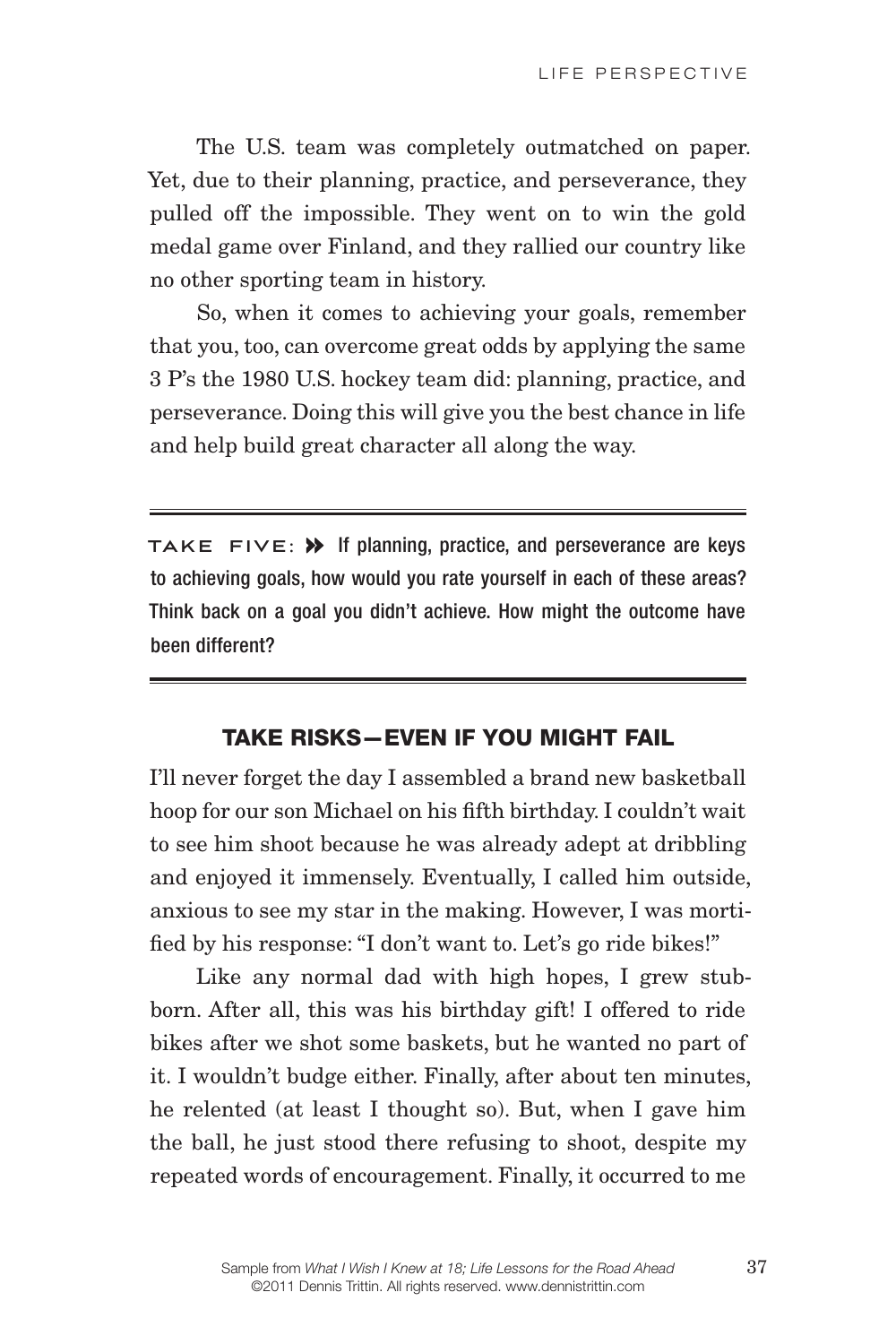to ask him why, especially since shooting is even more fun than dribbling. His answer? "I might miss." As a dad, that felt like a slug in the gut.

Eventually, when he realized I was serious, Michael gave in. Predictably, he missed his first three attempts, giving me the evil "I told you so" stare each time. But, once he made the fourth shot, he was hooked! That was the start of a half hour of shooting and, come to think of it, we never got around to riding bikes that day.

Years later, I had a similar experience with Michael, only this time it involved his college admissions process. He was hoping to attend a small private university in California with a great reputation and a major in film. After combing all of the websites and books, he narrowed his search to four candidates. There was one other university fitting the criteria that he excluded from consideration. He felt it would be a wasted effort because his GPA and SAT scores were a little below the average for that school's admitted freshmen. I kept encouraging him to consider this school but each time Michael gave the same reason—"I have no chance." Finally, I offered to take him out of high school for a few days to visit the campus. He agreed, and soon we were on our way to visit Pepperdine University in Malibu, California.

During his visit to Pepperdine, Michael met a professor in the film and broadcasting department (his intended major) for an hour. To make a long story short, she was so taken by Michael that she wrote a letter of recommendation to the admissions department! Five months later, he received a letter from Pepperdine that began with "Congratulations." It was the most exciting news of his life, and his parents couldn't have been more proud.

This story had a happy ending because Michael was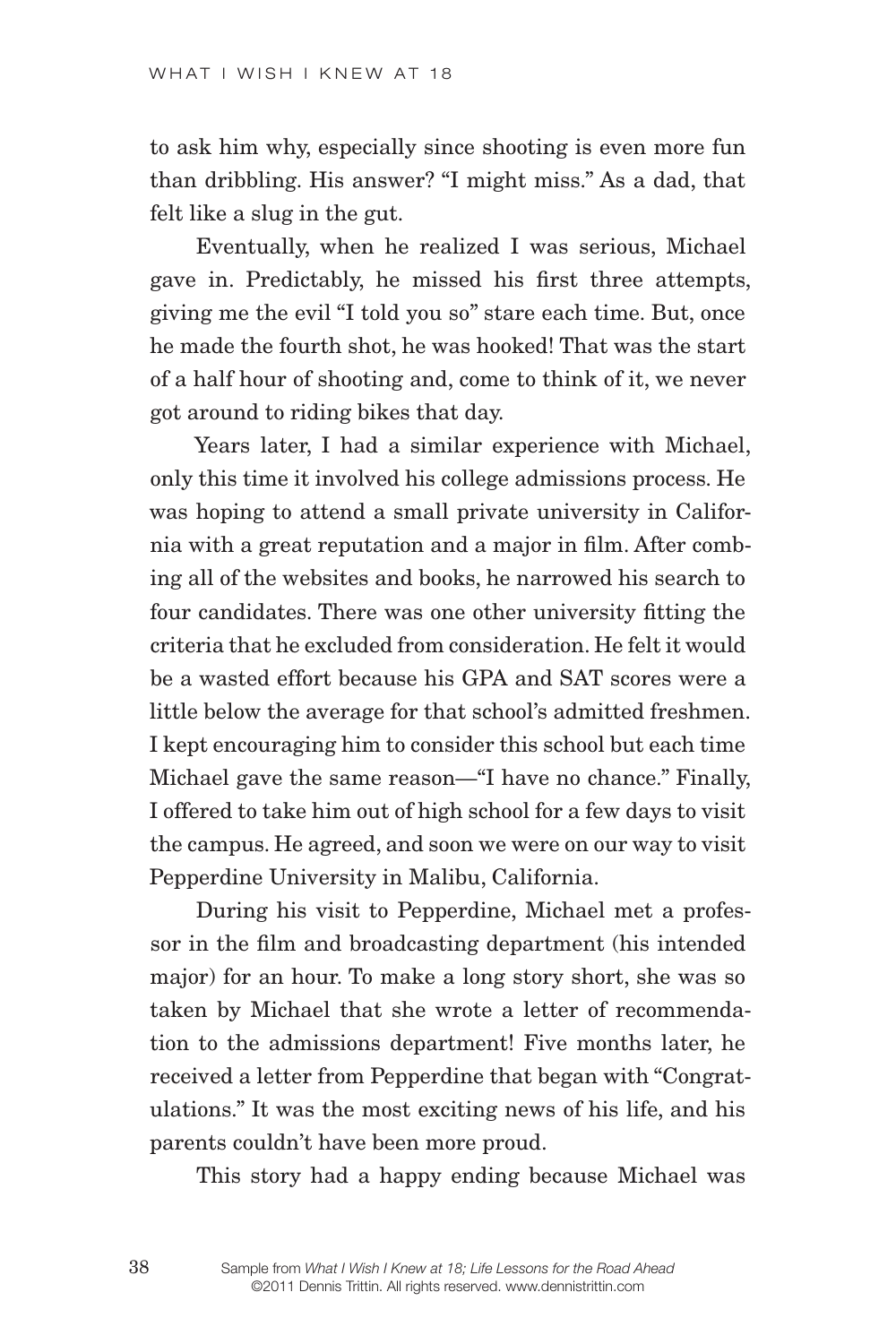willing to overcome his fear of failure to achieve a goal. Inspired by this experience, Michael has developed into a confident risk taker. It's great to see. For far too many people, their fear of failure (or lack of faith) gets in the way of their dreams.

In life, some people thrive on risk-taking while others are risk averse. I marvel at astronauts, missionaries, combat soldiers, and mountain climbers for their courage. These people risk their lives or their livelihoods because they put potential reward ahead of the risks. Others tend to play it safe. Their reasons vary from genetics to previously bad experiences (i.e. burnt once, twice shy) to an intense fear of failure. Sadly, the end result is foregoing many of life's exciting adventures and opportunities. In the process, they also fail to recognize some hidden talents lurking deep within.

If you're risk averse, muster the courage to try new experiences and challenges, even if you might fail or look like a klutz in the process. Cut yourself some slack and give yourself the benefit of the doubt. Not only will it spice up your life, but you might also find some latent skills and interests that you never knew you had.

TAKE FIVE: >> Do you consider yourself willing to take risks? If you're the hesitant type, have you pondered the reasons why? How differently would you approach taking risks if you didn't care so much about the outcome?

#### See the glass as half full

*Perpetual optimism is a force multiplier.* COLIN POWELL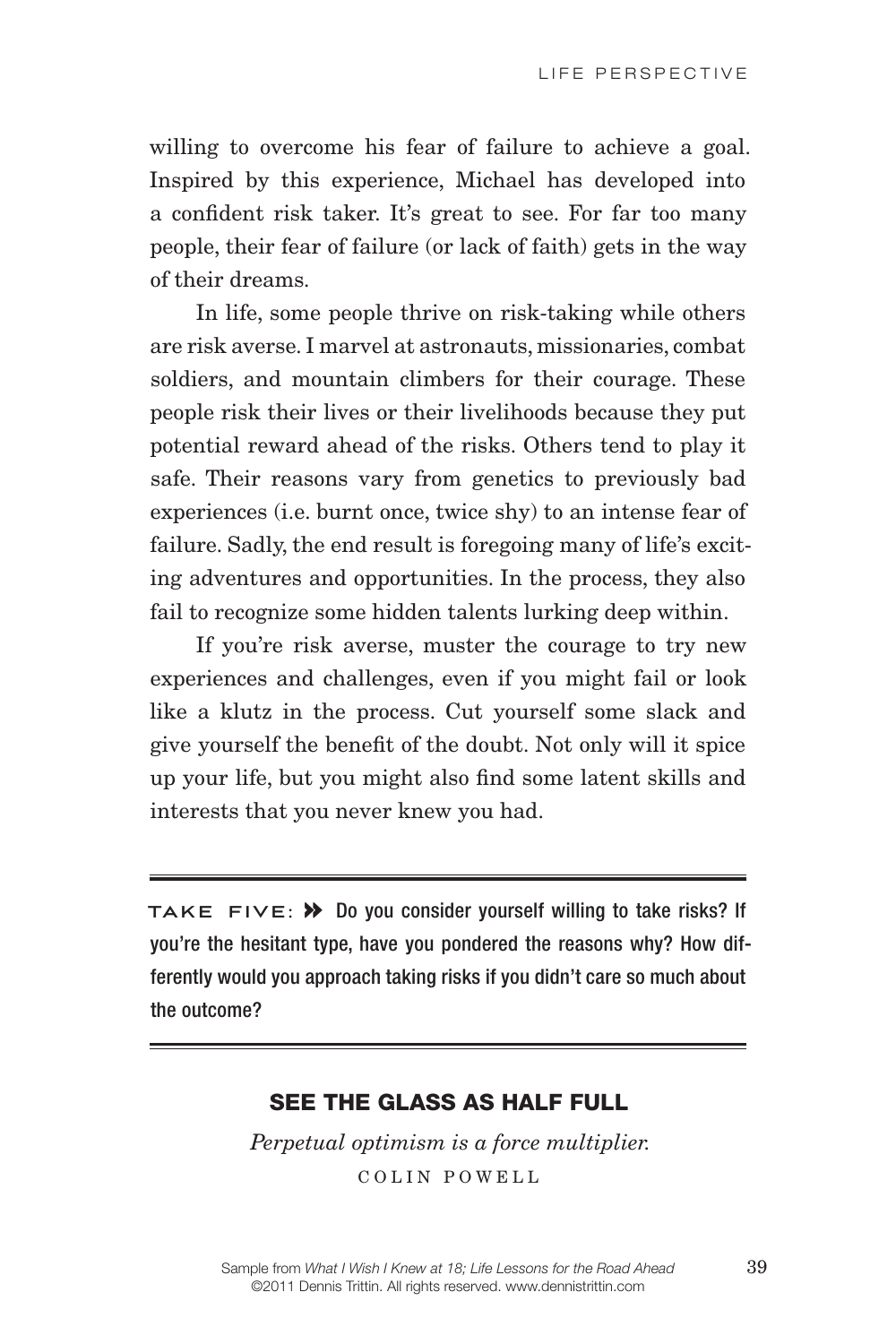By now, you've noticed that some people have sunny dispositions while others are more pessimistic and critical. Given the same information, some will emphasize the positives while others are consumed with the negatives. The fact is, most successful people have inspiring "can do" attitudes. They embrace challenges rather than complain about them and achieve more in the process. They're uplifting people we enjoy having around.

In contrast, the negative energy from those who whine, criticize, and see the glass half empty can be a real downer. Their attitude gets in the way and they often struggle with relationships. Fortunately, with determination and support, people with more pessimistic outlooks can change. They should consider it an important life priority.

Who are considered among the most popular and inspiring politicians in our last century? Presidents Franklin Roosevelt, Kennedy, and Reagan immediately come to mind. They each faced extraordinary challenges but offered Americans a spirit of hope in times of great fear. We saw this positive attitude in the leadership of Lee Iacocca, who successfully resurrected the Chrysler Corporation from economic disaster in the 1980s. We also witnessed it in Paul Azinger who led the USA golfers to a smashing victory over Europe in the 2008 Ryder Cup after years of humiliating defeats.

Some of our most inspirational heroes have overcome great personal hardships to make an even more significant contribution to the world. I'm reminded of people like Joni Erickson Tada who became paralyzed at 17 after a tragic diving accident. She is now a successful author and gifted motivational speaker, inspiring others about overcoming life's challenges. Joni had every right to see the glass as half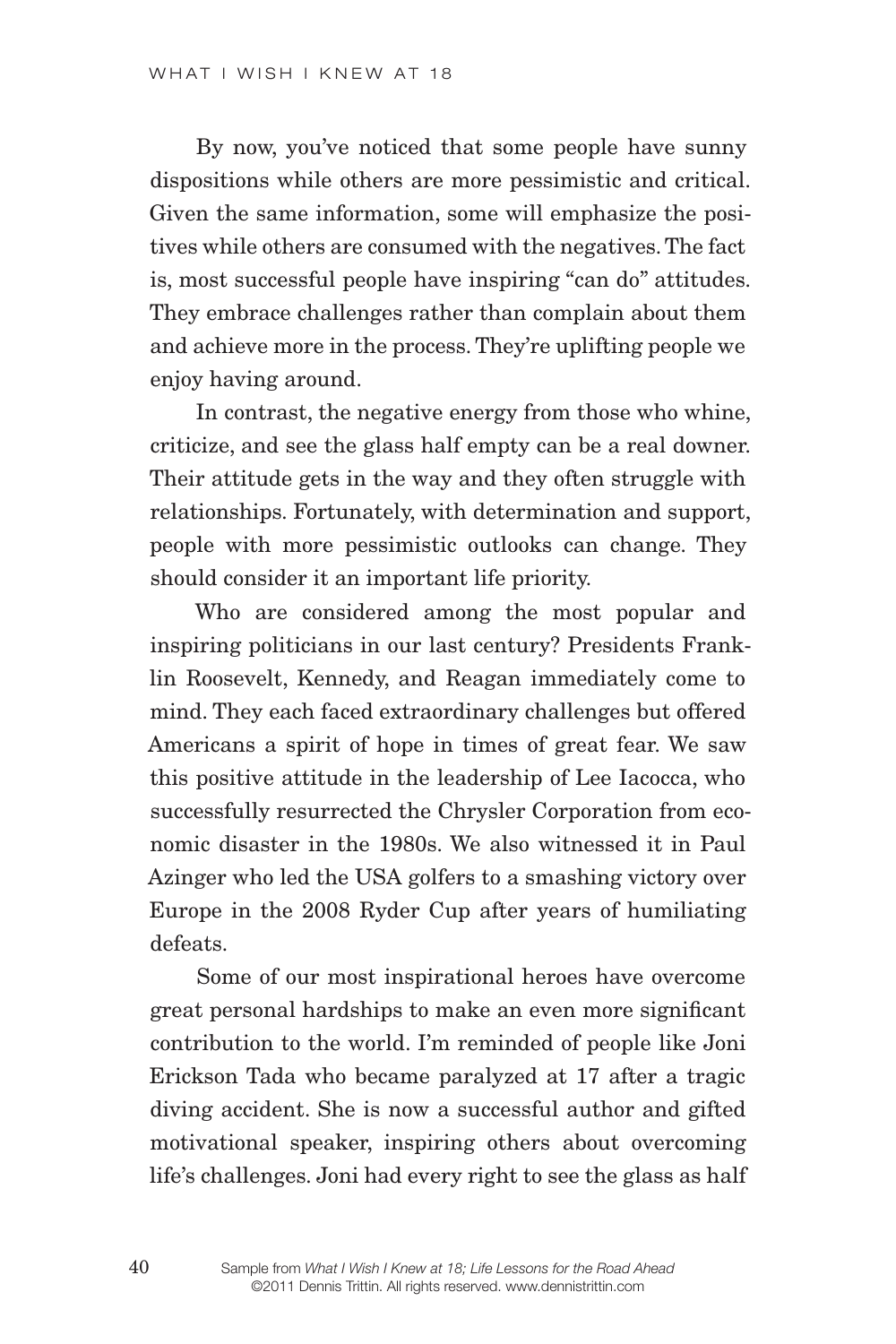empty but chose to view her challenges as an opportunity to encourage others. She is a true heroine, worthy of our admiration.

If you tend toward the "glass half empty" camp, I urge you to change course. Start by honestly considering how your negativity will help you win friends and achieve goals (it won't!). Once convinced, begin focusing your mind on the positives and what can go right rather than on what *might*  go wrong. You'll be amazed at the difference and you'll find life much more enjoyable!

**Take Five:** M Do you consider yourself an optimist or a pessimist? Why do you suppose this is the case? If you tend to see the glass half empty, how often have you found that things turned out okay despite your negative predictions?

#### **CONTROL WHAT YOU CAN. BUT** accept what you can't

Let's face it. Most of us like to be in control. Control gives us freedom, power, and confidence that we can steer our course. We had little of it in our early childhood years, but were given greater leash in our middle school years. During our high school years, we often battled with our parents to win more freedom and independence (especially with dating and driving privileges). Those conversations were often heated and rife with emotion. It's all part of the growing up process as we transition toward independence.

Now you're about to be in the driver's seat for the rest of your life and, if you're like most, you can't wait. But is it really that easy? The answer, of course, is "No." Soon you'll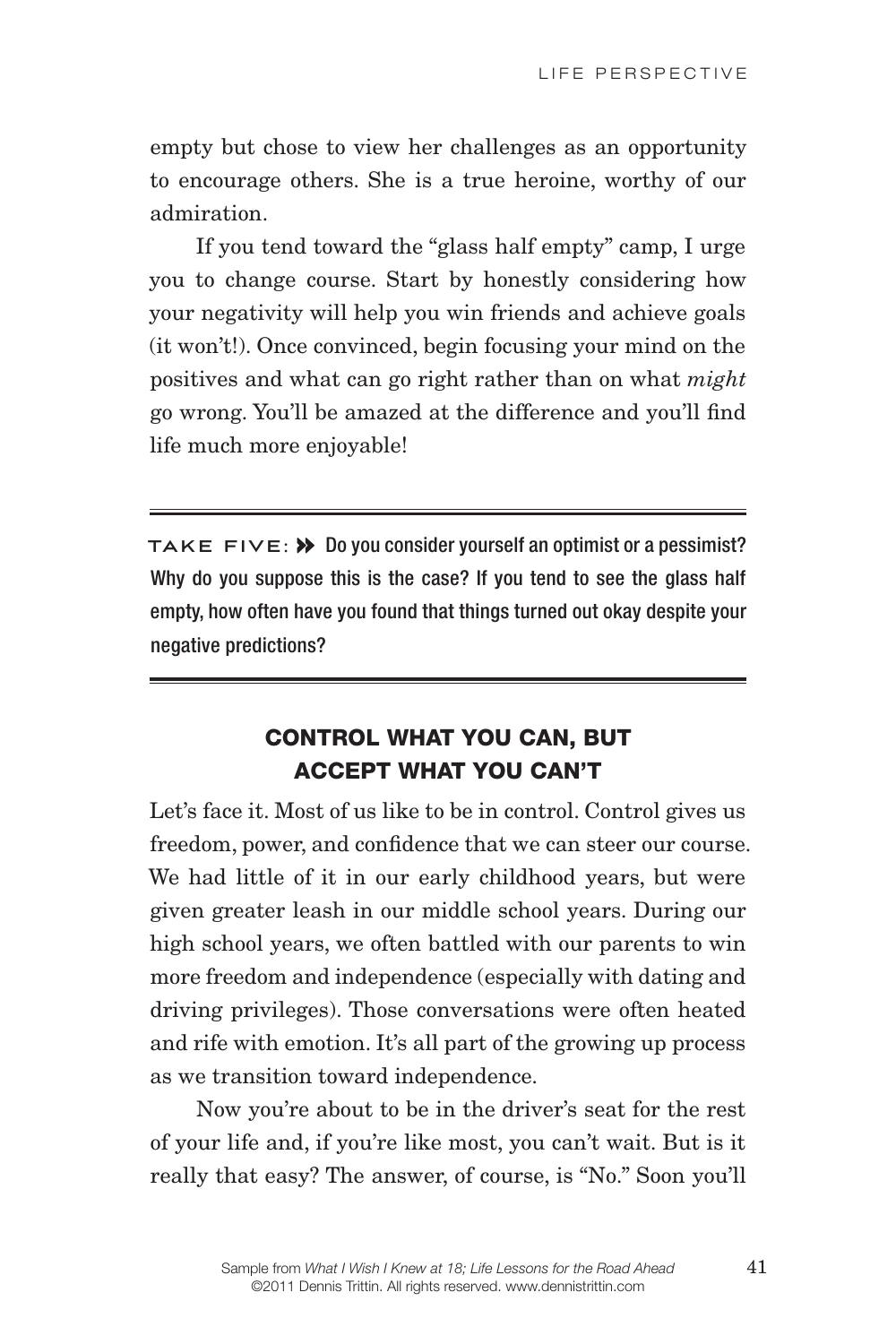be free from your parents' oversight, but much will remain outside of your control. Consider these potential real world examples:

- Your roommate is a disaster
- You just bombed your calculus final—so much for majoring in math
- Your sweetheart just landed a job in Arizona and you hate the heat
- Just when you're about to graduate and search for employment, the economy goes into the tank
- You didn't land the job you desperately wanted
- Your employer announces a 20% staff reduction and it's not looking good
- You don't care for your new supervisor
- It rains on your wedding day
- A negligent driver who was texting just rear ended you
- Traffic on the interstate comes to a halt on your way to an important meeting
- Your septic system failed on Easter Sunday (true story for me)
- Your boyfriend or girlfriend informs you he or she wants to date other people
- Your largest stock position just cratered
- You, or someone you love, was diagnosed with a lifethreatening illness

You get the picture. Although you're becoming more independent, don't assume that you'll have control over your life. Unexpected road bumps and potholes are the norm in life. When they occur, you'll have to deal with each unique situation the best you can. Incidentally, nine of the above happened to me!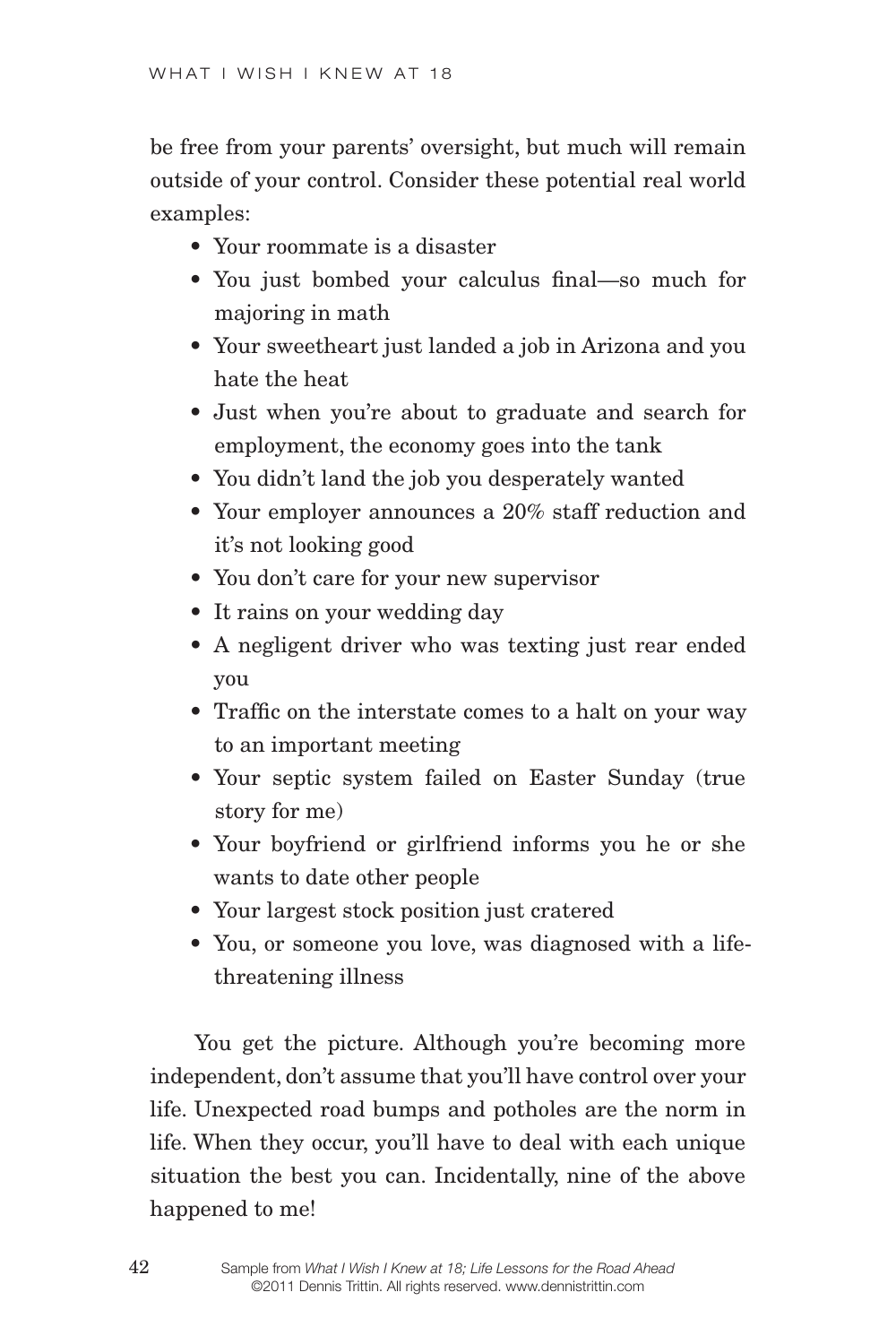Basically, you have two choices. A common approach is to stew about it and be consumed with self pity. These folks become frustrated and panic, which impedes their decisionmaking ability. Granted, when it comes to serious situations like marital infidelity or severe illness, it's an entirely different ballgame than dealing with minor inconveniences. But you get the picture.

The other approach is to accept the things you can't control and make the best out of the situation. You may not like the circumstances, but you work the problem and focus on what you can control. For those who believe in God, it's also a time of prayer, trust, and faith that things will work out okay.

It's important to understand that you have a choice in how to deal with matters beyond your control. For your own sake and for those around you, adopt the second approach. It's not always easy but it's far better than the alternative!

TAKE FIVE:  $\triangleright$  How do you handle it when life doesn't go your way? Do you dwell on the things you can't control? If so, what can you do to change your approach?

#### Value the ride, not just the outcome

I always enjoy watching the post-game interviews of athletes who have just won championships. Have you noticed how often they are at a loss for words, expressing that "it hasn't sunk in yet?" I often sense a hint of disappointment that they expected more.

Throughout life, you'll set all sorts of goals. You'll plan, work hard and, in many cases, succeed. Sometimes when you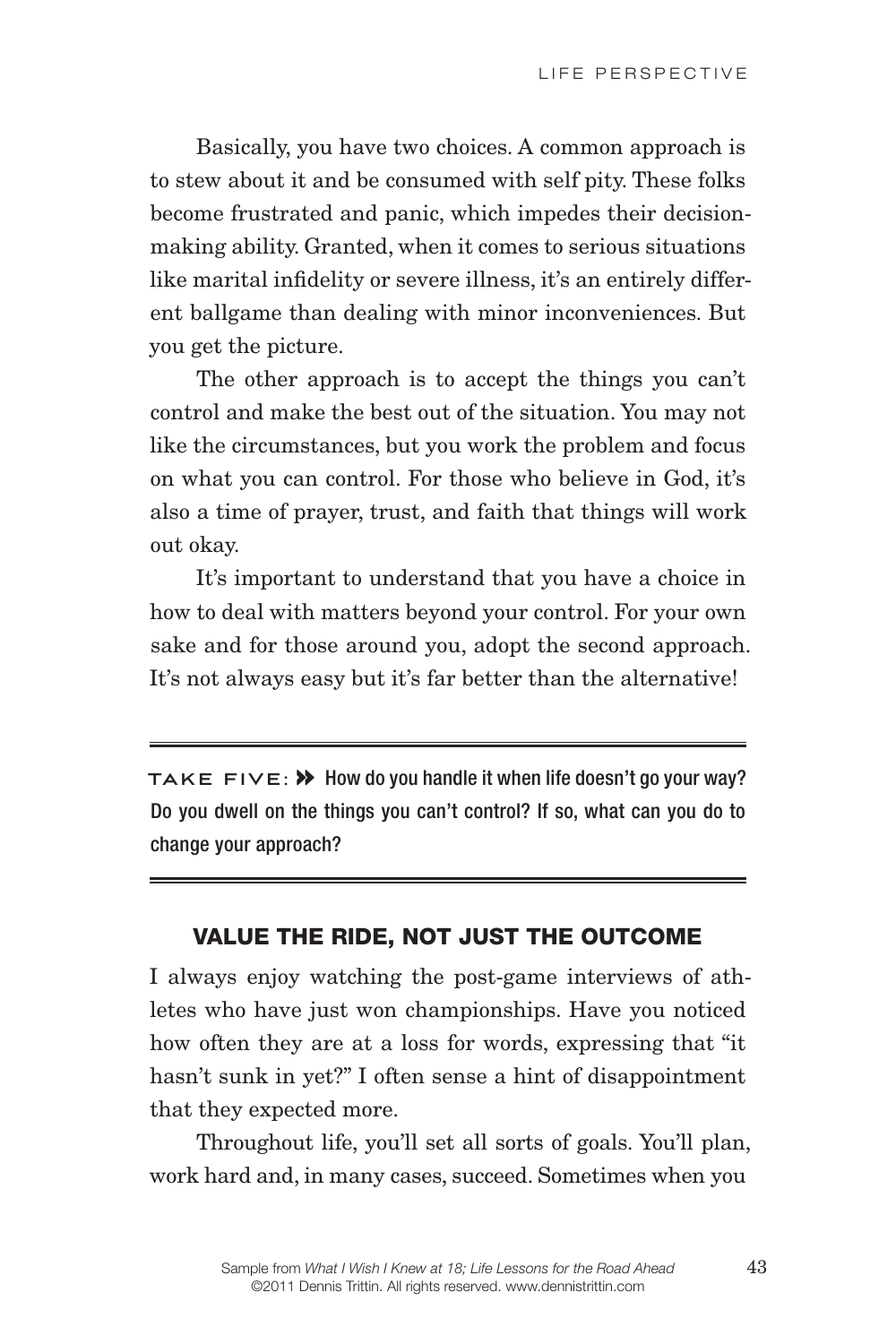win, you'll feel the "thrill of victory"—and there's nothing like it. In other instances, you might feel strangely subdued. Interestingly, there are other times when you don't win, but you're able to take things in stride. You expected to be bummed about it, but for some reason, you're not. What gives?

When it comes to life experiences, the journey often has more value than reaching the goal itself. This is because effort, perseverance, character building, and teamwork all play a central role in your experiences, regardless of the final outcome.

During my coaching years, I often felt more satisfaction after a one-point loss with our best effort than after a five-point victory against the weakest opponent. Society places so much emphasis on winning, however, that many people falsely believe the outcome is all that matters. Their enjoyment is an all-or-nothing proposition. It needn't and shouldn't be this way.

You don't have to fall into that camp. Remember that moral victories from doing your best can have just as much lasting value as an actual win. Do yourself a big favor and savor the ride just as much as the outcome. You'll experience the joy of your effort so much more!

**TAKE FIVE:**  $\rightarrow$  Have you ever had a lukewarm reaction to a victory and a surprisingly good feeling about a loss? Why do you suppose that is? Was the effort or the outcome more important?

#### Embrace change as an opportunity

"Change!" We heard the word endlessly during our last presidential campaign, and the American people were resoundingly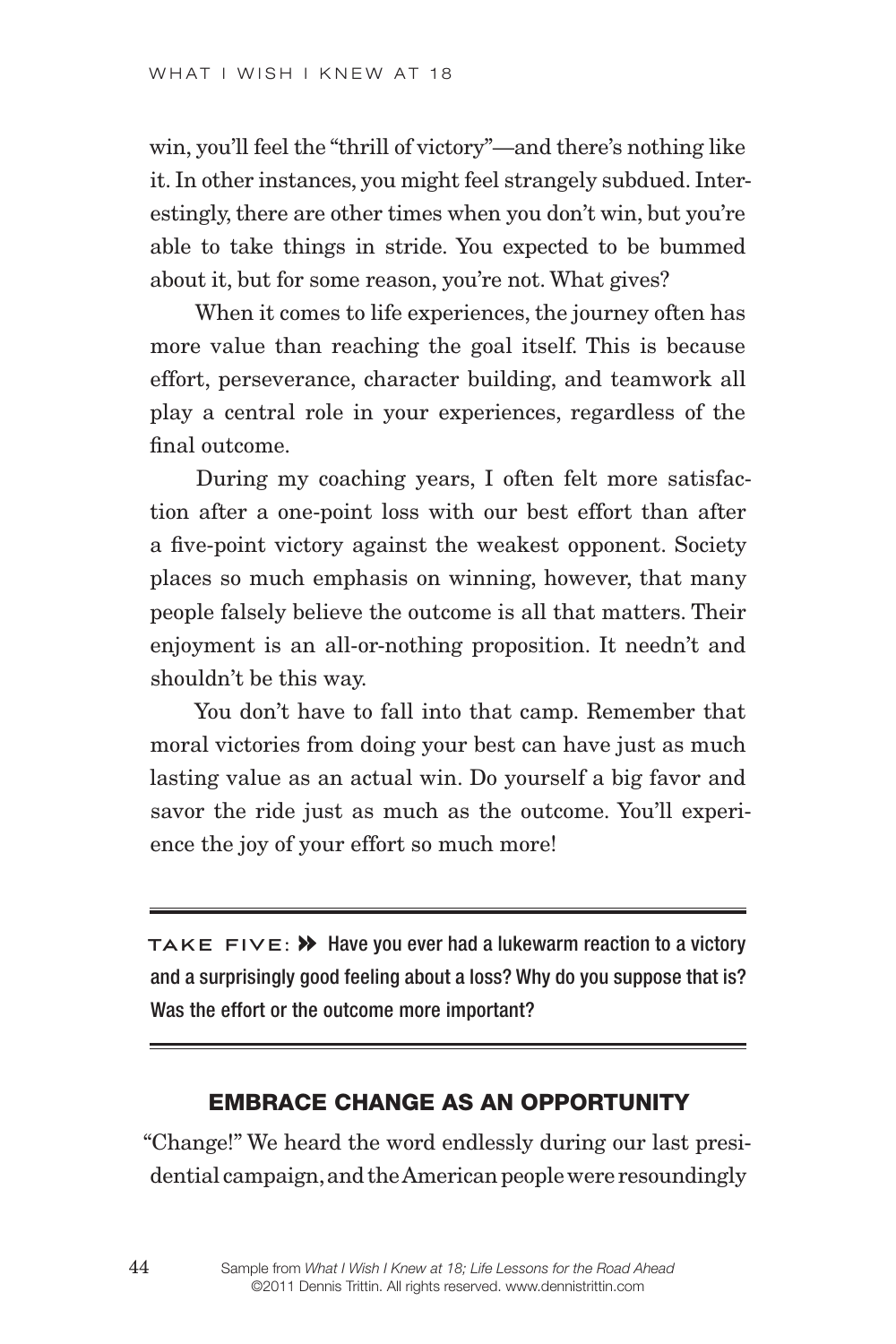for it. But did you notice how precious little detail each candidate offered when asked to define it? In politics, this happens all the time.

When it comes to their own lives, many people are uncomfortable with change. They would rather keep a mundane status quo because they can't stand the uncertainty of change. They don't know how things will turn out and often expect the worst. This is unfortunate because change can be incredibly positive.

You're about to experience the greatest decade of change in your lifetime. Some of it will be voluntary and some of it not. Some of it will be clear to you and some of it will have highly uncertain outcomes. Some of it will be positive change and some of it will be adverse. Some of it will be easy to handle and some of it will be highly stressful. It's all part of your personal journey.

Here's a flavor of some key changes that may be in store for you:

- You change your college major for the third time. By the way, this is the norm! The anxiety associated with choosing your major is considerable—and it gets worse each time.
- You'll probably change jobs five to seven times in your life. Think about it. You'll be dealing with new employers, new managers, new jobs to learn, new people to work with, and potential relocations and new friends to make.
- You'll likely move several times, whether for long periods or for short-term assignments. The assimilation involved in each situation is significant.
- You'll most likely date several different people before settling down into marriage. Since there is much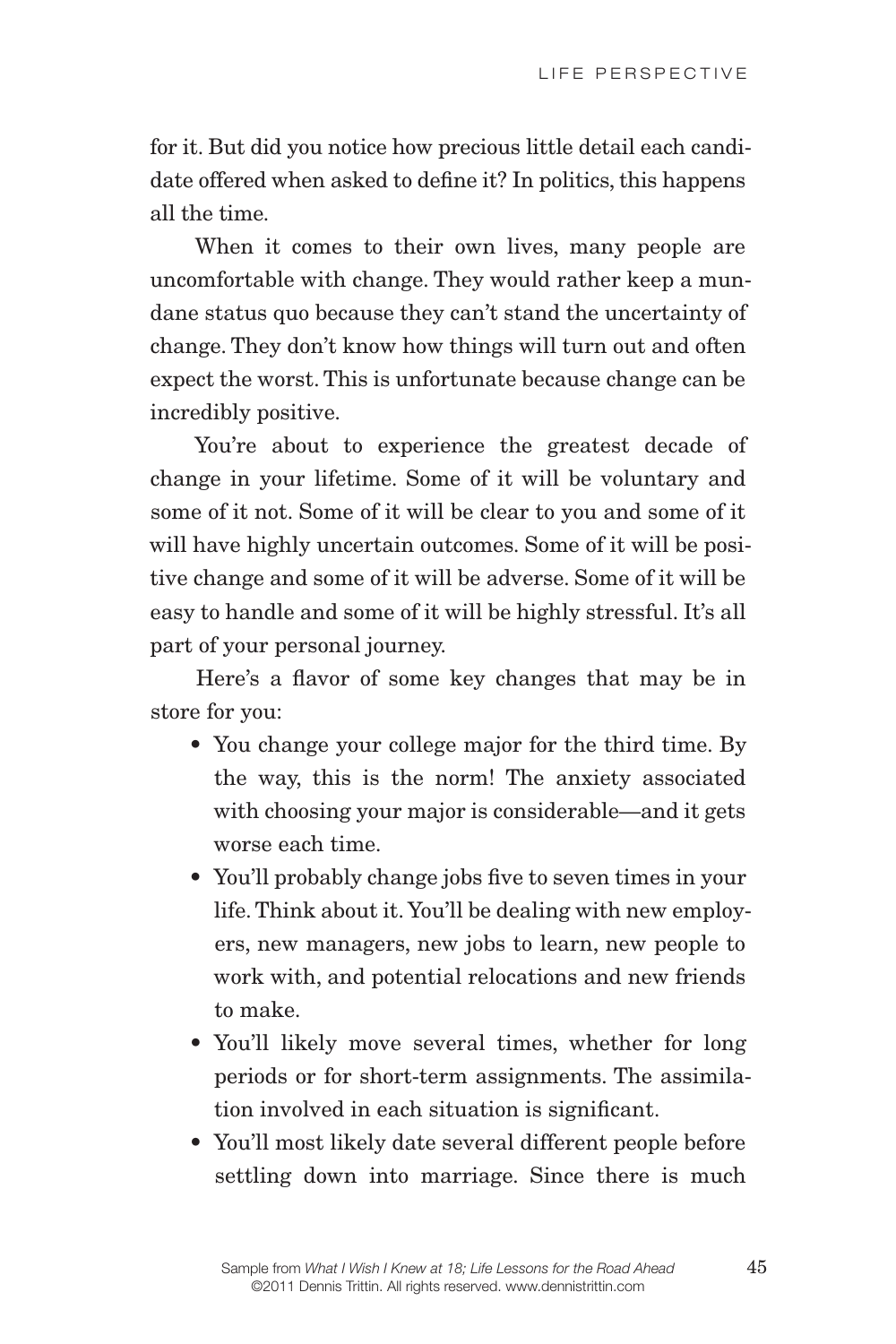more at stake than during high school dating, the pressure is that much greater.

- You'll very likely deal with a death in your family.
- You'll buy your first house.
- You may be blessed with children, and many of the above will seem like pocket change by comparison! Just wait and see.

Although these changes may seem overwhelming, did you notice that many of them are your own decisions? Meanwhile, others come out of the blue, disrupting your plans. Since life is so unexpected, you're wise to *view change as a constant* and become as adaptable as you can.

In the end, you have a choice. You can either withdraw in fear as many do when facing change, or you can embrace it as an opportunity for growth, adventure, and preparation for even bigger things down the road. Sure, change will be unsettling at times, especially when it involves relocation and "starting from scratch." However, there are countless examples of people who have endured enormous upheavals that proved transformational and purposeful. So, be confident and courageous. Take change by the reins and make the most of it!

TAKE FIVE: **>>** How do you react to change? Do you view it as a time of fear or as an opportunity to shine and learn? Why?

#### Commit to being a life-long learner

I grew up living the simple life in small-town Wisconsin. It was a childhood I wouldn't trade for anything in the world. I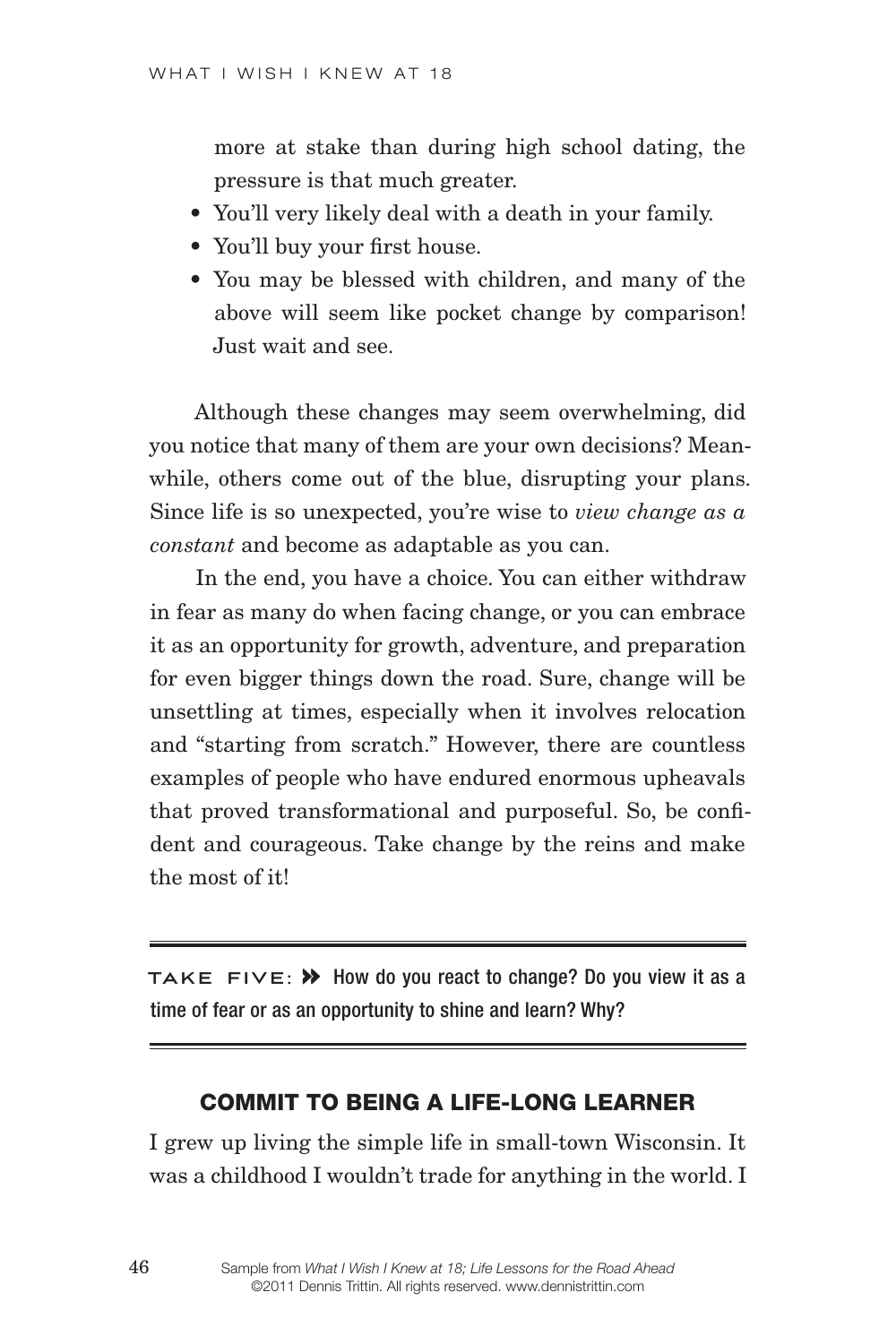spent most of my free time either playing sports or hanging out in the woods with my friends. While that got me through high school and college just fine, I began to notice something early in my career…most of my peers were more intellectually well-rounded than me. I especially noticed it at gatherings when politics and world affairs were discussed. I had very little to offer, and it started to make me socially insecure in these settings. Not good!

I knew I had some serious catching up to do, especially considering the growing number of client meetings I attended. Thankfully, once I committed to becoming more intellectually and globally well-rounded, my confidence was restored. It also made a huge difference in my investment management career.

In this global, knowledge-based economy, you'll need an insatiable appetite for learning. This means not only expanding your career/major subject knowledge, but also having diverse interests. It allows you to explore other subject areas that challenge your mind or satisfy your curiosity. It's also an important asset when meeting new people because you'll be a much more interesting person.

If you want your masterpiece to be vivid in color, be a life-long learner. It'll help you advance in your career and make you a more well-rounded and dynamic person

TAKE FIVE: **>>** Are there subject areas you'd like to explore but haven't? Areas that might be completely different than your career interests? If so, then take the time to identify them and develop a game plan to get started.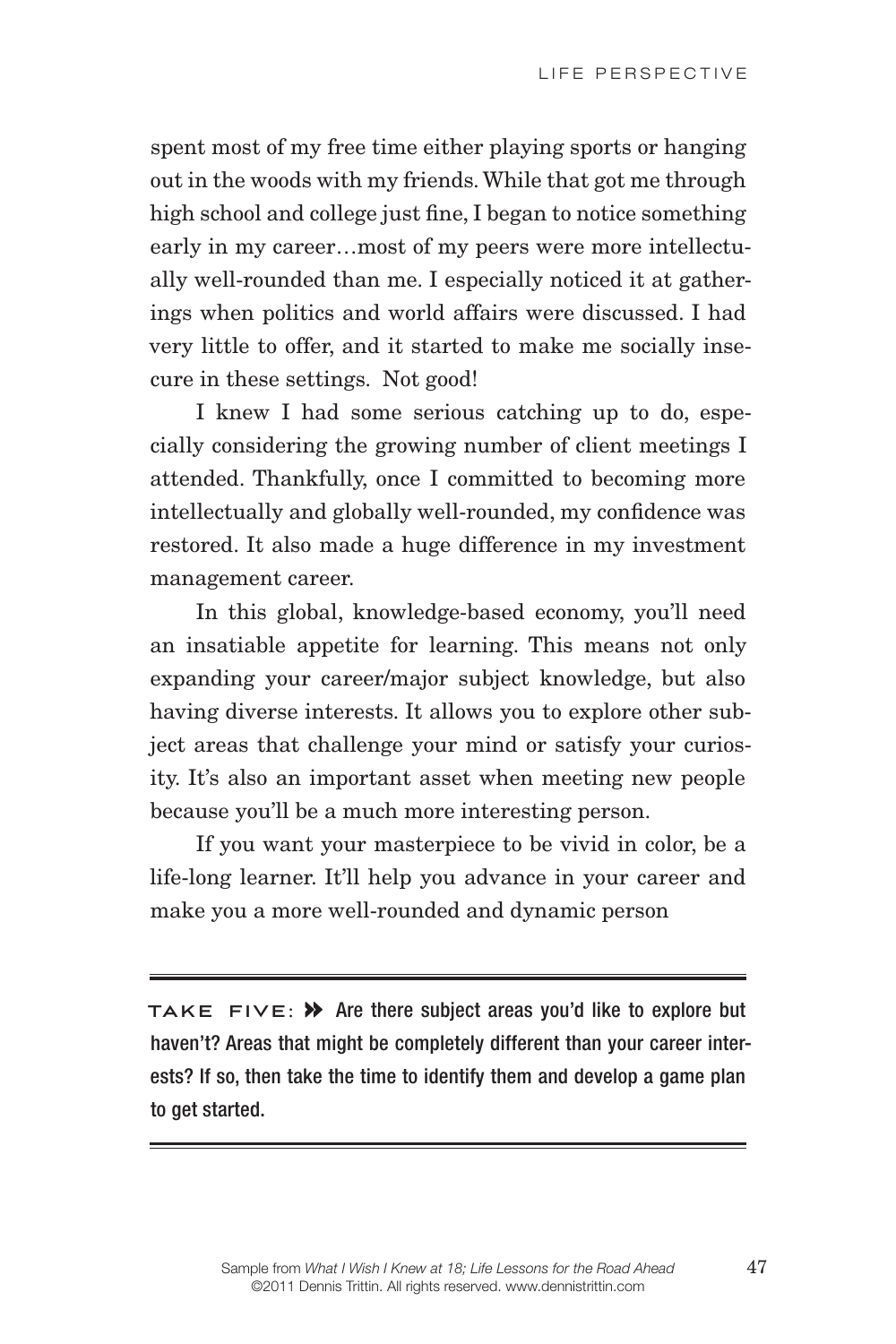#### Allow time to reflect

If you think you lead a busy life now, you have another thing coming. If your path leads to college, your "busyness" level will skyrocket, not only because of your academic pursuits, but also because of your many new responsibilities, distractions, and extracurricular activities. A few years later when you're in the "real world" enjoying your new career, your college days will seem like a cake walk. Then, if you get married, your life will become even busier and more complex because of your new partnership. And if you eventually raise a family, fatigue will become your new world order!

For most people (myself included), personal reflection time is the area we sacrifice when our lives get busier. Unfortunately, when this happens, we get out of balance, grow impatient, and often burn out. We're not at our best. So for the sake of your spiritual, mental, and emotional health, remember to take time to unwind and reflect. Find a place that inspires you and quiets your soul, and just let your mind go wherever it wants. If you are a person of faith, invite God to join you at this special time, too. You'll be surprised by your renewed spirit and by the new ideas and insights that surface during those quiet times.

**TAKE FIVE:**  $\rightarrow$  Do you allow yourself the space and time to reflect? What difference does it make for you? What reshuffling of your priorities can free up this needed time?

#### Immerse yourself in the beauty of God's creation

I've been blessed to live in areas surrounded by nature. Whether it was growing up near the woods in Wisconsin